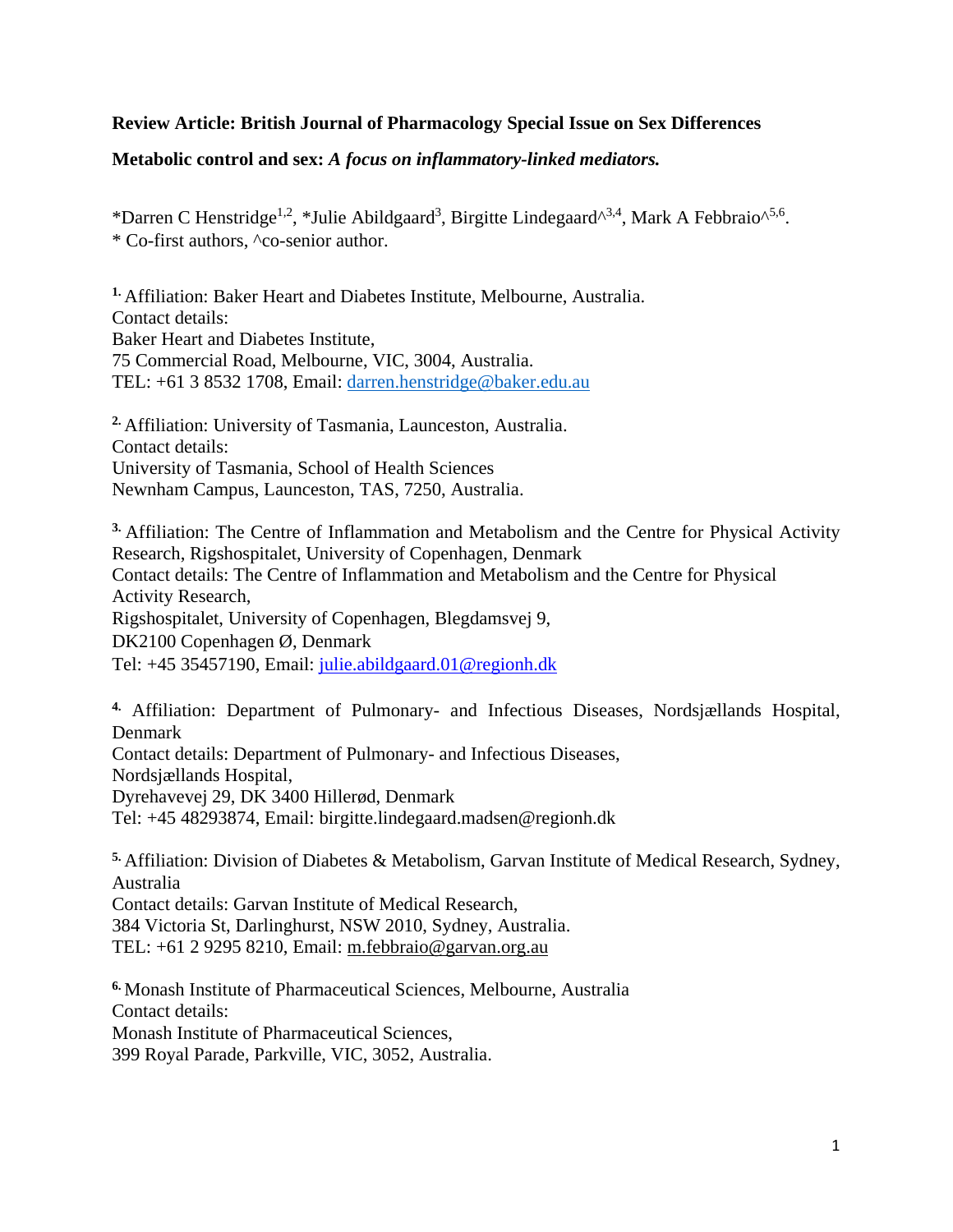*What is already known:* -Men have a higher risk of metabolic disease than women until women progress through menopause.

*What this review adds:* -Information on how inflammatory pathways linked to metabolic homeostasis differs between males and females.

*Clinical significance:* -Gender is a factor contributing to differences in inflammatory pathways linked to metabolic phenotypes.

-Highlights the need to investigate male and female animals/participants in future research and therapy development.

# **Abstract**

*Background and Purpose:* Men and women have many differing biological and physiological characteristics. Thus, it is no surprise, that the control of metabolic processes and the mechanisms underlying metabolic-related diseases have sex-specific components. There is a clear metabolic sexual dimorphism in that up until mid-life, men have a far greater likelihood of acquiring cardiometabolic disease than women. Following menopause, however, this difference is reduced, suggestive of a protective role of the female sex hormones.

*Experimental approach:* Inflammatory processes have been implicated in the pathogenesis of cardio-metabolic disease with human studies correlating metabolic disease acquisition or risk with levels of various inflammatory markers. Rodent studies employing genetic modifications or novel pharmacological approaches have provided mechanistic insight into the role of these inflammatory mediators. Sex differences impact inflammatory processes and the subsequent biological response. As a consequence, this may affect how inflammation alters metabolic processes between the sexes.

*Key Results:* Recently, some of our work in the field of inflammatory genes and metabolic control identified a sexual dimorphism in a pre-clinical model and caused us to question the frequency and scale of such findings in the literature. This review concentrates on inflammatory-related signalling in relation to obesity, insulin resistance and type 2 diabetes and highlights the differences observed between males and females.

*Conclusions & Implications:* Differences in the activation and signalling of various inflammatory genes and proteins presents another reason why studying both male and female patients or animals is important in the context of understanding and finding therapeutics for metabolic-related disease.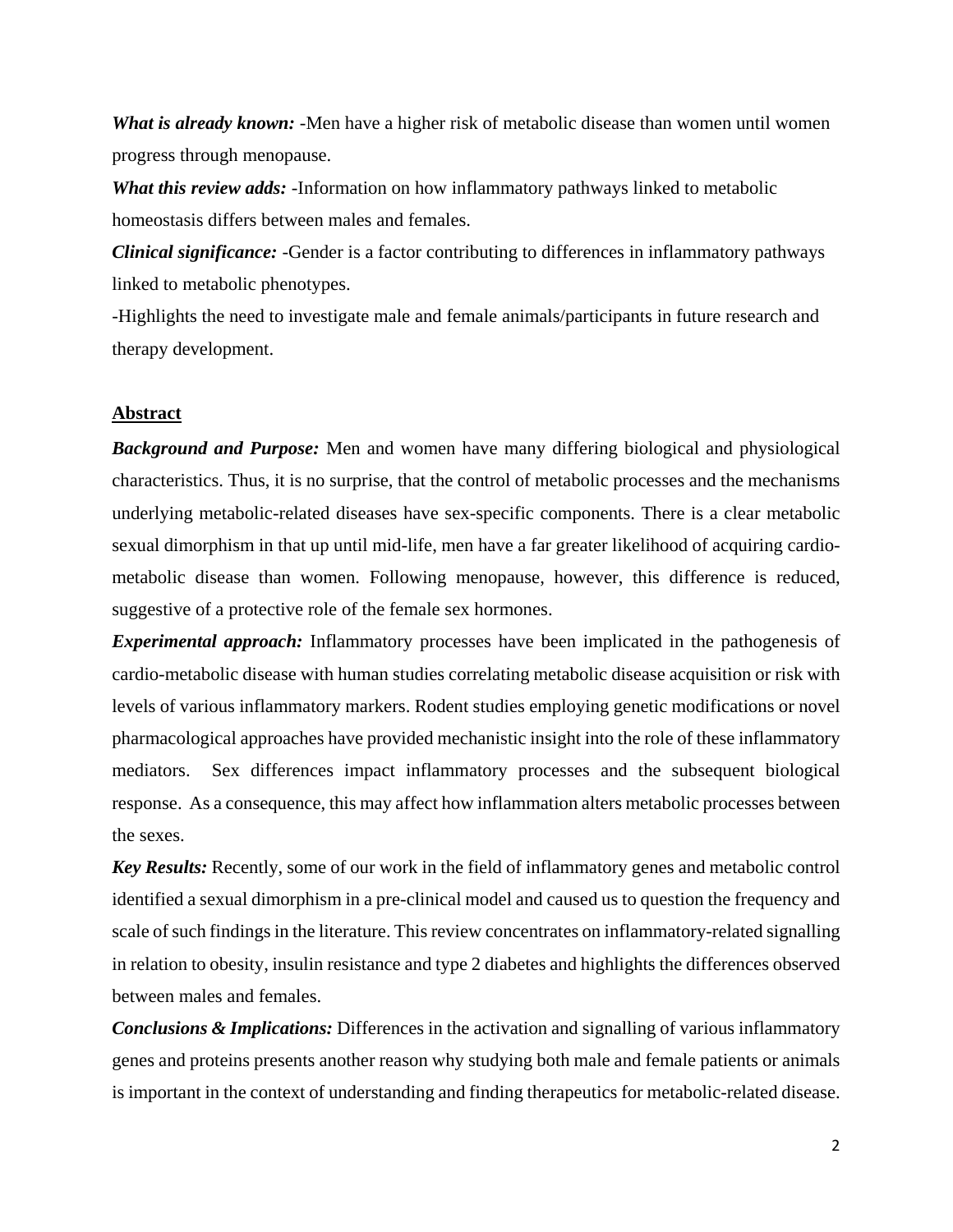## **Abbreviations**

AMP-activated protein kinase (AMPK), adenosine triphosphate (ATP), brown adipose tissue (BAT), damage-associated molecular patterns (DAMPs), diethylnitrosamine (DEN), Estrogen receptor alpha (ER $\alpha$ ), Estrogen receptor beta (ER $\beta$ ), estradiol (E<sub>2</sub>), estrone (E<sub>1</sub>), Folliclestimulating hormone (FSH), glial fibrillary acidic protein promoter driven (GFAP), G-protein coupled estrogen receptor (GPER), heat-shock proteins (HSPs), hepatocellular carcinoma (HCC), high fat diet(s) (HFD), [High Mobility Group Box 1](https://www.sciencedirect.com/topics/biochemistry-genetics-and-molecular-biology/hmgb1) (HMGB1), Inhibitor of κB (IκB) kinase (IKK),

Insulin tolerance tests (ITT), Integrin (CD11c), Interleukin 1β **(**IL-1β), Interleukin 6 (IL-6), Interleukin 10 (IL-10), Interleukin-18 (IL-18), intramyocellular triacylglycerol (IMTG), knockout (KO), lipopolysaccharide (LPS), monocyte chemoattractant protein 1 (MCP1), non-alcoholic fatty liver disease (NAFLD), NOD (Nucleotide oliomerization domain), NOD-like receptor protein 1 (NLRP1), nuclear factor kappa-light-chain-enhancer of activated B cells (NF-κB), oral glucose tolerance (oGTT), ovariectomy (OVX), pathogen-associated molecular patterns (PAMPs), pattern recognition receptors (PPRs), respiratory exchange ratio (RER), signal transducer and activator of transcription 3 (STAT3), Toll-like receptor (TLR) 4, Tumor necrosis factor-α (TNF-α), very low density lipoprotein (VLDL), white adipose tissue (WAT).

**Author Contributions –** All authors took part in researching, writing and reviewing the manuscript.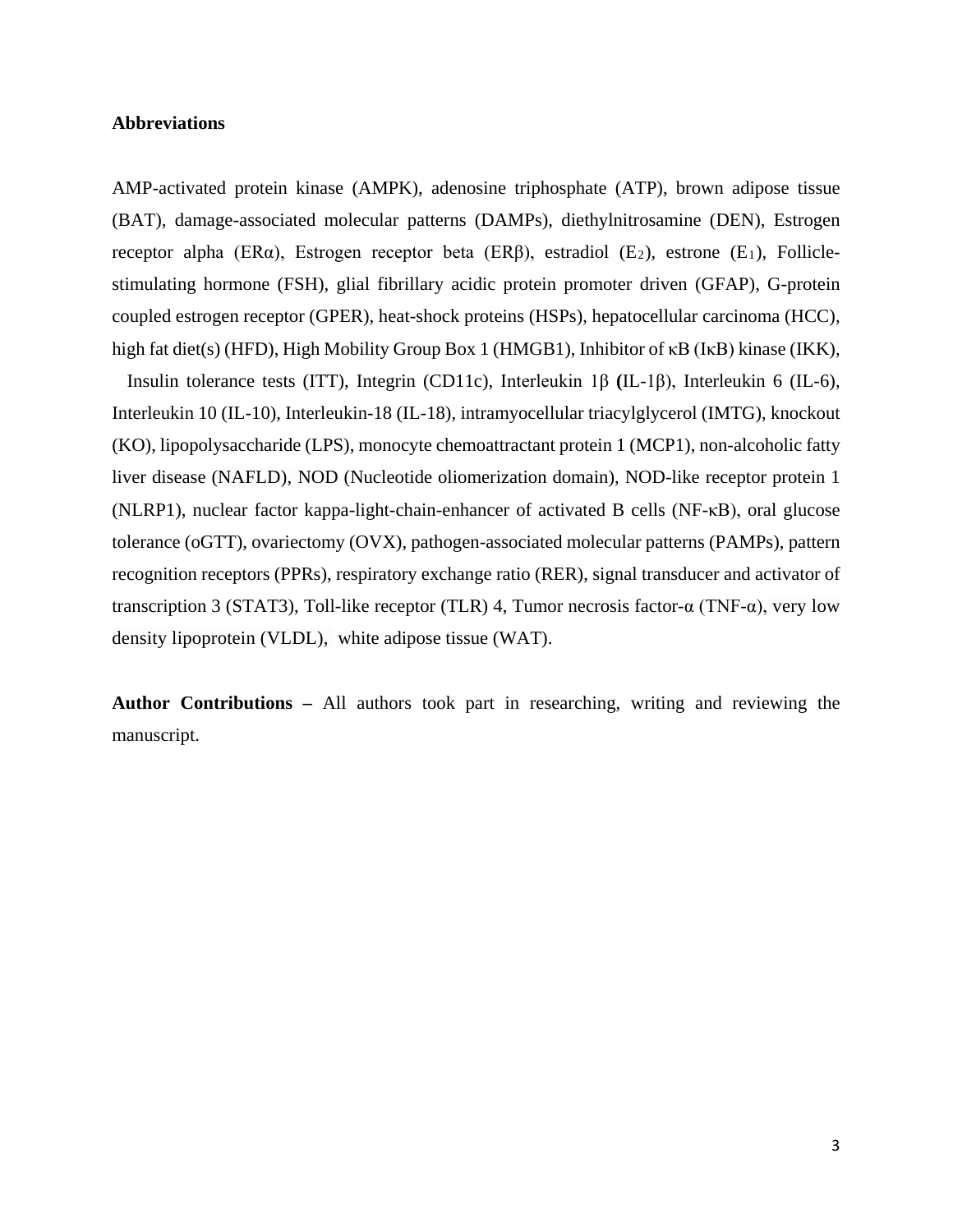#### **Introduction**

Compared with premenopausal women, men have a higher risk of insulin resistance (S. H. Kim & Reaven, 2013; Lee, Ko et al., 2016), type 2 diabetes (Kautzky-Willer, Harreiter et al., 2016), and cardiovascular disease (Maas & Appelman, 2010). As women progress through menopause, the sex differences in the prevalence of metabolic disease are reduced (Janssen, Powell et al., 2008; Maas & Appelman, 2010). Even though obesity is more prevalent in women than men (Kanter & Caballero, 2012), a metabolically healthy but obese phenotype seems to be more evident in women (Pajunen, Kotronen et al., 2011). Thus, whereas gluteofemoral fat storage is favored in premenopausal women, both men and postmenopausal women have increased abdominal fat deposition (Abildgaard, Danielsen et al., 2018; Abildgaard, Pedersen et al., 2013; Karastergiou, Smith et al., 2012; Lovejoy, Champagne et al., 2008). Distribution of body fat is an important determinant for metabolic health (Karpe & Pinnick, 2015). Abdominal fat deposition contributes substantially to chronic low-grade inflammation (Schmidt, Weschenfelder et al., 2015) and is closely related to the development of type 2 diabetes and cardiovascular disease (Snijder, Zimmet et al., 2004; Yusuf, Hawken et al., 2005) whereas gluteofemoral fat deposition is associated with an improved metabolic profile (Karpe & Pinnick, 2015; Manolopoulos, Karpe et al., 2010) (see depiction in Figure 1 of differences between sexes). Thus, differences in fat deposition are believed to contribute substantially to the divergence in inflammatory mediators between sexes.

The metabolically healthy pear-shaped body composition seen in premenopausal women is believed to be partly mediated by the female sex hormone, estrogen. Estrogen has been shown to increase fat oxidation (Devries, Hamadeh et al., 2005), inhibit lipogenesis (Homma, Kurachi et al., 2000), and improve adipogenic potential in gluteofemoral adipocytes (Cox-York, Erickson et al., 2017) and studies in rodents, show that loss of ovarian function leads to a sustained dietindependent increase in fat mass (Rogers, Perfield et al., 2009; Stubbins, Holcomb et al., 2012; Stubbins, Najjar et al., 2012) that is prevented by estrogen supplementation (Gorzek, Hendrickson et al., 2007; Stubbins, Holcomb et al., 2012; Stubbins, Najjar et al., 2012). Furthermore, low serum estradiol (E2) in middle aged women is associated with increased visceral fat mass and hepatic lipid deposition (Abildgaard, Danielsen et al., 2018). Interestingly, oophorectomy (the removal of ovaries and therefore the source of estrogen)-induced adiposity in mice seems to be highly dependent on decreased physical activity following oophorectomy (Gorzek, Hendrickson et al.,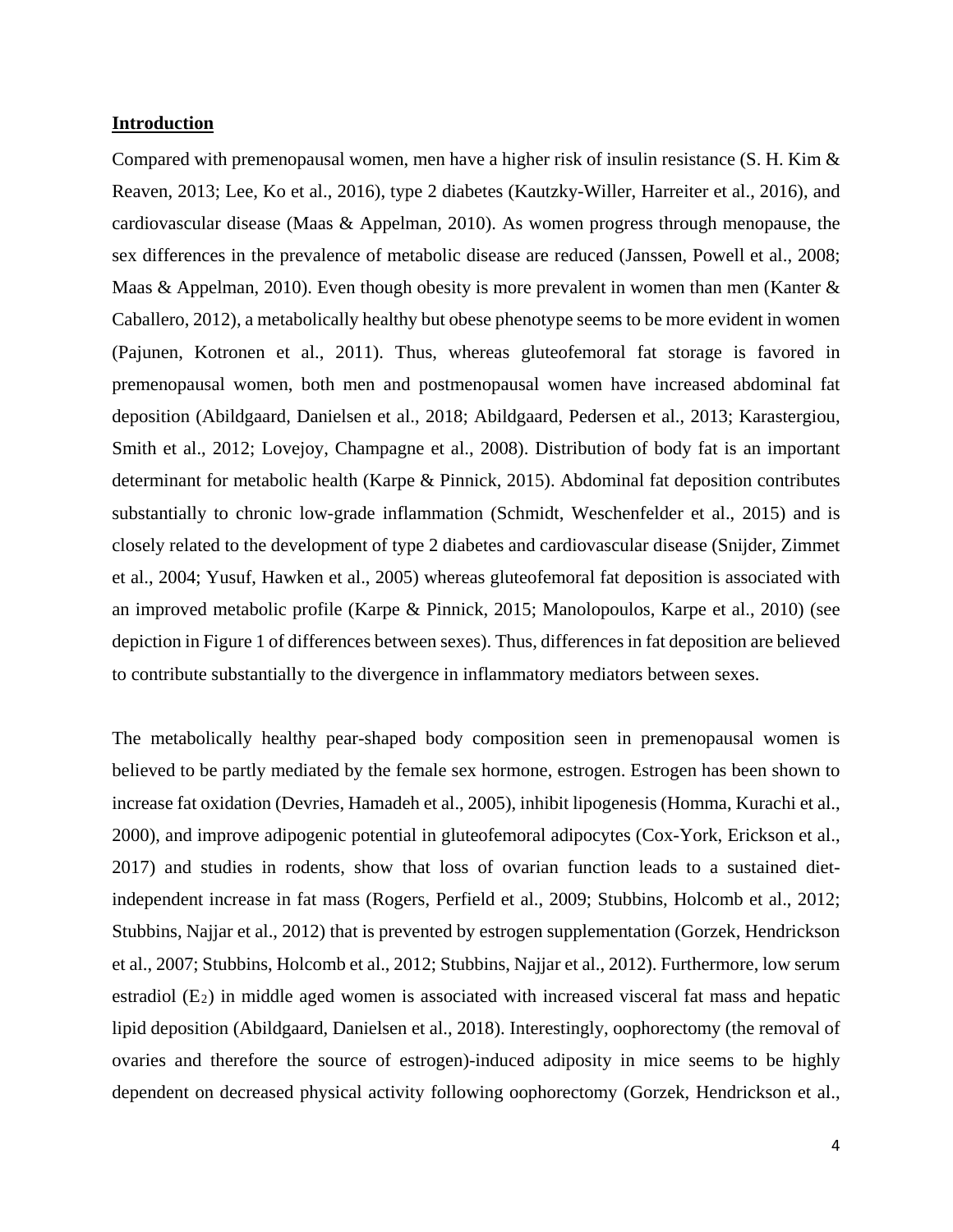2007; Yonezawa, Wada et al., 2012) – a finding that has yet to be replicated in humans. Besides improving metabolic function, estrogen seems to prevent low-grade inflammation through direct inhibition of leukocyte derived cytokine secretion (Harkonen & Vaananen, 2006; Kramer, Kramer et al., 2004; Kramer, Winger et al., 2007), and plasma levels of pro-inflammatory cytokines vary throughout the menstrual cycle, showing high levels when estrogen is low and low levels when estrogen is high (Bouman, Heineman et al., 2005). Taken together, these studies indicate that estrogen plays an important role in immunometabolism and could, in part, be responsible for the sex differences in regulation of inflammatory-linked mediators.

## **Estrogen and receptor signaling**

Estrogen belongs to the family of steroid hormones and signaling is mediated through two intracellular [estrogen receptors](http://www.guidetopharmacology.org/GRAC/FamilyDisplayForward?familyId=96) (ER), ER $\alpha$  and ER $\beta$ , both belonging to the nuclear receptor family of transcription factors (Heldring, Pike et al., 2007). Estrogen signaling is initiated by binding of estrogen to the ER and is followed by a cell specific transcriptional response depending on the composition of co-regulatory proteins (Katzenellenbogen & Katzenellenbogen, 2002). In recent years, a [G-protein coupled estrogen receptor](http://www.guidetopharmacology.org/GRAC/FamilyDisplayForward?familyId=22) (GPER) mediating rapid non-genomic cell signaling has also been identified (Filardo, Quinn et al., 2000). Knock out of the ERα evokes impaired adipocyte function and profound insulin resistance - findings closely corresponding to oophorectomy (Heine, Taylor et al., 2000; Musatov, Chen et al., 2007), indicating that ERα likely mediates many of estradiol's effects on metabolism. In contrast, ERβ knock out mice show decreased ectopic lipid deposition and improved glucose metabolism (Foryst-Ludwig, Clemenz et al., 2008) suggesting that the ERα/ ERβ ratio in the specific tissue determines the metabolic effects of estrogen (Barros & Gustafsson, 2011). The specific impact of GPER on adipose tissue metabolism is more controversial (Barton & Prossnitz, 2015; Prossnitz, Arterburn et al., 2007) but GPER selective agonists might improve pancreatic beta-cell function and glucose homeostasis (Balhuizen, Kumar et al., 2010; Liu, Kilic et al., 2013). Different estrogen derivatives have been shown to have differing affinities to the ER with  $E_2$  as the most potent derivative (Kuhl, 2005). In fertile, non-pregnant women,  $E_2$  is the dominant estrogen primarily produced from the ovaries (Simpson, 2003). After menopause, the less potent estrogen derivative estrone  $(E_1)$  is the most abundant, produced from extragonadal sites such as adipose tissue (Hetemaki, Savolainen-Peltonen et al., 2017).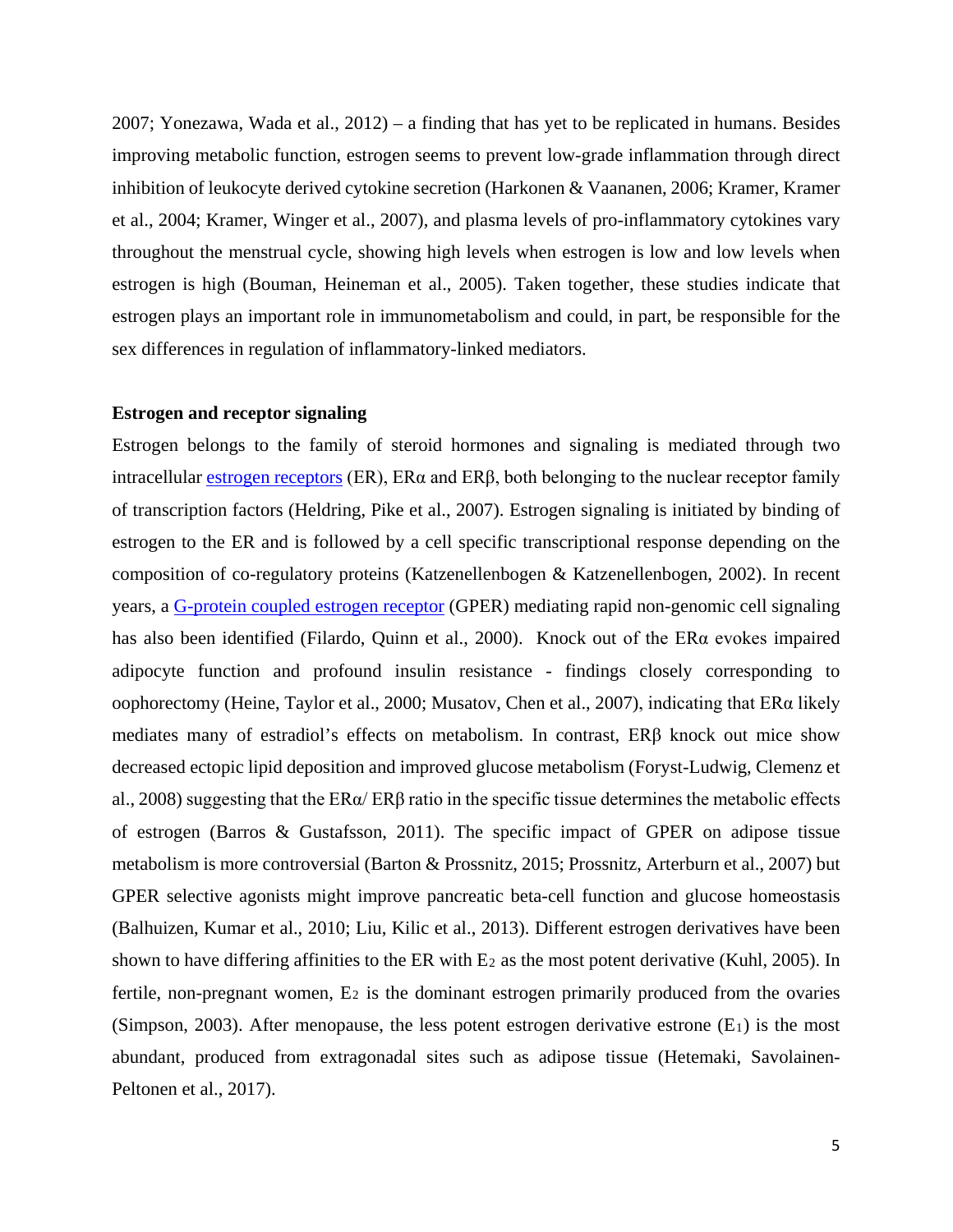Given the known metabolic gender differences it is, therefore, an important consideration to include both genders in the testing of potential novel therapeutics to treat obesity and diabetes. Indeed, gender differences are observed in relation to a number of current on the market antidiabetic drugs. As reviewed by Franconi and Campesi (Franconi & Campesi, 2014), insulin, biguanides, sulfonylureas, thiazolidinediones, glucagon-like peptide-1 receptor agonists, dipeptidyl peptidase 4 inhibitors and α-Glucosidase inhibitors all have sex-specific differences in relation to either the effectiveness of the treatment, exposure or side-effects that can occur as a result of treatment. Quite often in pre-clinical studies of both metabolism and inflammation only the one gender is studied (with this gender most commonly being male). This is most commonly performed to reduce potential variance due to hormonal fluctuations in the females. Studying just the one sex also keeps costs down and as more males are utilized in studies, utilizing males in your own studies allows for comparisons between studies more easily. However, this approach may be short-sighted and may contribute to missed phenotypes and mechanistic insights.

Recently our work on the genetic alteration of the cytokine **Interleukin-18** (IL-18) and its effect on metabolism has produced some further interesting findings in relation to sexual dimorphism. This further highlighted to us the important role sex has in inflammatory-linked metabolic studies and raised the question to us as to how prevalent metabolic sexual dimorphism is in metabolic studies of inflammatory-related cytokines. This review aims to highlight the differences observed between sexes in pre-clinical genetic models focussing on inflammatory-related processes.

# **Sex differences in immune function**

Men have higher prevalence and severity of both viral and bacterial infections than women (Klein, 2000; Roberts, Walker et al., 2001). In contrast, many autoimmune diseases are more common in women (Whitacre, 2001). Sex differences in immune function are perceived as multi factorial. It is believed, that two X-chromosomes provide females with a more extensive repertoire of proteins and thus an increased diversity in the immune response compared to males (Fish, 2008). Furthermore, differences in sex hormones are thought to play a causal role. ERs are present on Tcells, B-cells, macrophages, neutrophils, and NK-cells, among others (Fish, 2008) and estrogen increases the number of regulatory T-cells (Arruvito, Sanz et al., 2007), decrease pro-inflammatory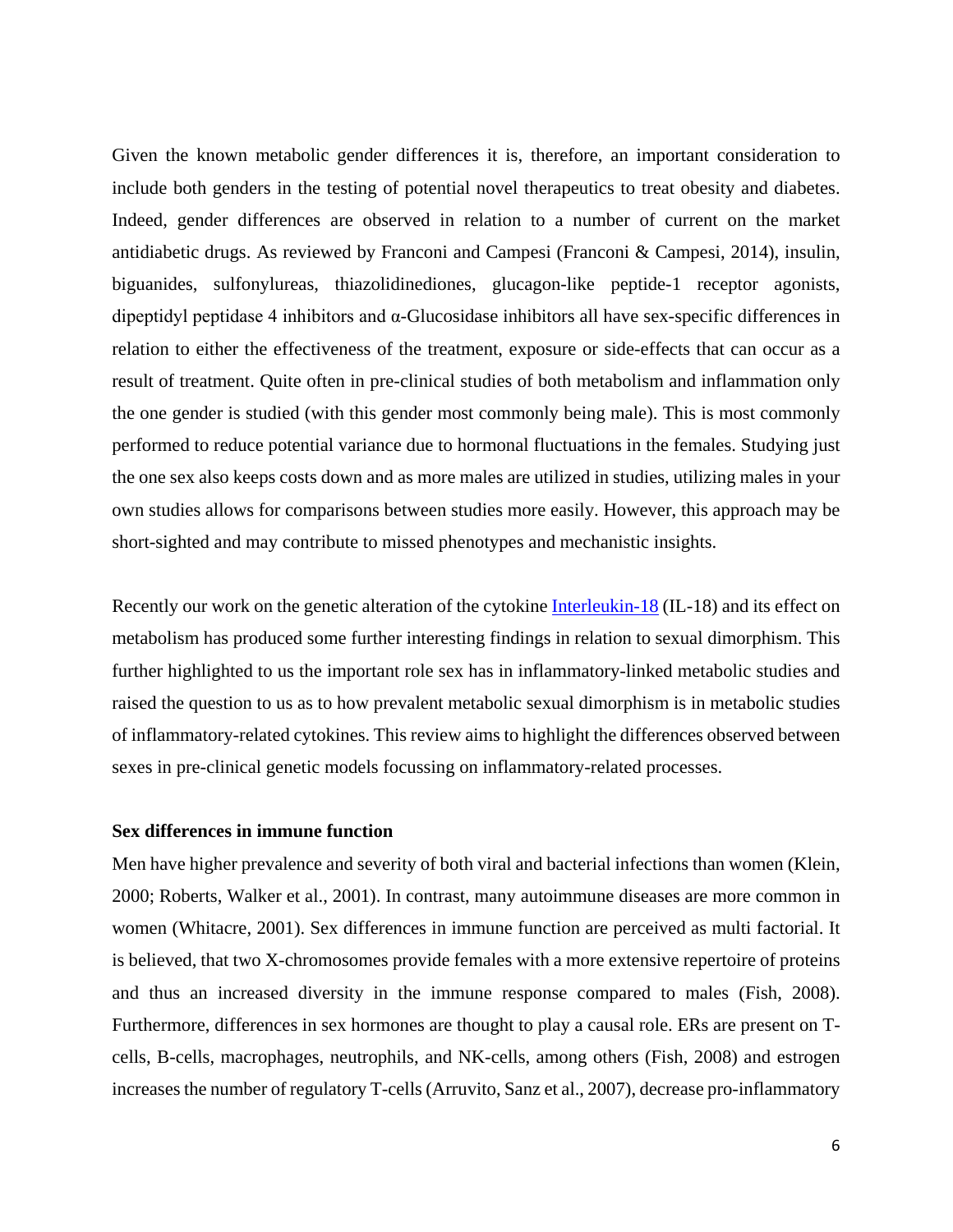cytokine secretion from leukocytes (Kramer, Kramer et al., 2004), and increase the antiinflammatory activity of neutrophils (Garcia-Duran, de Frutos et al., 1999). Lastly, gender related behavioral aspects influence the prevalence of many infectious diseases. Both cultural, behavioral, and anatomical differences between the sexes play a prominent role in the exposure to pathogens and whereas women in sub-Saharan Africa are more than twice as likely to be infected with HIV-1 compared to men (Griesbeck, Scully et al., 2016), men are more likely to suffer from parasitic infections (Zuk & McKean, 1996). Altogether, these findings highly implicate the importance of considering sex-differences in immune based responses and disease.

#### **Sex differences in metabolic syndrome**

*Environmental/lifestyle factors:* High energy diets are a major contributing factor to the growing obesity and diabetes rates worldwide. Rodent models often use high fat diets (HFD) to simulate western diets and related metabolic conditions. In our hands, when using a HFD-intervention to induce obesity and glucose intolerance, we find male mice gain fat mass more rapidly than female mice but by the end of a 12-week dietary period both male and female mice, gain similar amounts of fat mass (Lancaster, Kraakman et al., 2014). Similar findings are observed with glucose tolerance. Male mice are clearly glucose intolerant and have hyperinsulinemia after 4 weeks of high fat feeding, whereas female mice are still protected at that timepoint. It is not until more chronic high fat feeding has taken place that glucose intolerance and hyperinsulinemia is observed in the female mice (Lancaster, Kraakman et al., 2014). Thus, although female mice eventually catch up to their male counterparts in terms of adiposity and glucose intolerance, this is delayed and there is a period of metabolic protection.

One of the major issues with westernised lifestyles with overindulgence in high caloric food that is high in fat and/or sugar and highly processed is that it can provide a source of inflammation to metabolic tissues and affect the immune system. Innate immune cells are able to sense, and are then activated by, pathogens through pattern recognition receptors (PPRs) which recognize exogenous pathogen-associated molecular patterns (PAMPs) (e.g., *[lipopolysaccharide](http://www.guidetopharmacology.org/GRAC/LigandDisplayForward?ligandId=5019)* (LPS)) and damage-associated molecular patterns (DAMPs) originating from compromised cells (e.g., adenosine triphosphate (ATP), uric acid, heat-shock proteins (HSPs)). This in turn, leads to the activation of innate immune cells (S. Sun, Ji et al., 2012). During the development of metabolic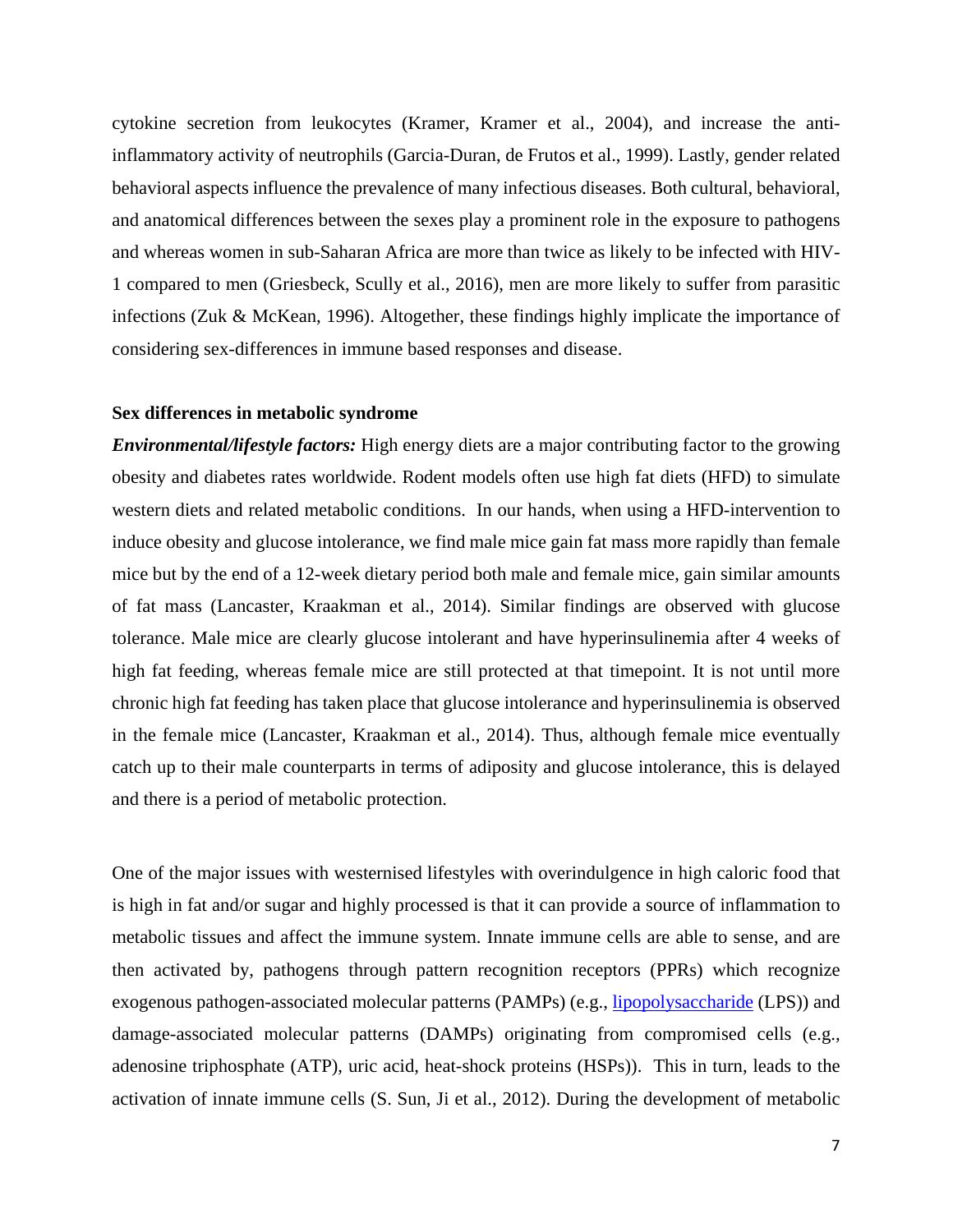disease, dietary factors could contribute to immune activation from both PAMPs and DAMPs. Over the last decade or so it has been recognised that alterations to the gut microbiota (dysbiosis) occurs with obesity and/or energy dense, poorly nutritious diets. Overproduction of LPS in this setting and increased mobility of this and other PAMPs from the gut through the intestinal barrier due to increased gut permeability can increase the exposure of metabolic tissues to inflammatory stimuli and initiate or potentiate inflammatory processes. Nutrient excess can be directly sensed by the pathogen receptors. Saturated long-chain fatty acids, deleterious lipids such as ceramides, as well as glucose and cholesterol have all been shown to activate components of these pathways. (Reviewed in (Jin, Henao-Mejia et al., 2013). Immune receptors can also be triggered by the production of endogenous DAMPs associated with alterations due to dysregulated metabolism. Such signals may include [High Mobility Group Box 1](https://www.sciencedirect.com/topics/biochemistry-genetics-and-molecular-biology/hmgb1) (HMGB1), [fetuin,](https://www.sciencedirect.com/topics/biochemistry-genetics-and-molecular-biology/fetuin) [amyloid](https://www.sciencedirect.com/topics/biochemistry-genetics-and-molecular-biology/amyloid) deposits, [hyaluronan,](https://www.sciencedirect.com/topics/biochemistry-genetics-and-molecular-biology/hyaluronan) and [uric acid](https://www.sciencedirect.com/topics/medicine-and-dentistry/uric-acid) which are increased in metabolically compromised models and individuals and may contribute to the inflammatory milieu (Reviewed in (Jin, Henao-Mejia et al., 2013).

## **Sex differences in inflammatory-related metabolic syndrome**

Closely linked to environmental risk factors for obesity and type 2 diabetes is the observation of chronic low-grade inflammation in metabolically compromised patients and animal models. Circulating and tissue-specific accumulation of pro-inflammatory cytokines has been investigated as contributing factors to dysfunctional metabolism and arise due to or a combination of genetic predisposition, high caloric intake and sedentary behavior.

*Adipose tissue:* The adipose tissue is an important organ in the regulation of metabolism via its actions in contributing as an energy storage sink, removing glucose and lipids from the bloodstream in the post-prandial state, as well as working as an active endocrine gland secreting adipokines. Infiltration of immune cells and activation of inflammatory cascades in adipose tissue has the potential to disrupt the metabolic actions of the adipose tissue beds and contribute to disruption in whole-body metabolic control (Exley, Hand et al., 2014). Interestingly, the induction of white adipose tissue expression of many inflammatory and immune related genes such as F4/80 (macrophage marker), Integrin (CD11c), monocyte chemoattractant protein 1 (MCP1) and [tumor](http://www.guidetopharmacology.org/GRAC/LigandDisplayForward?ligandId=5073)  [necrosis factor alpha](http://www.guidetopharmacology.org/GRAC/LigandDisplayForward?ligandId=5073) (TNF $\alpha$ ) in response to high fat feeding are markedly down-regulated in the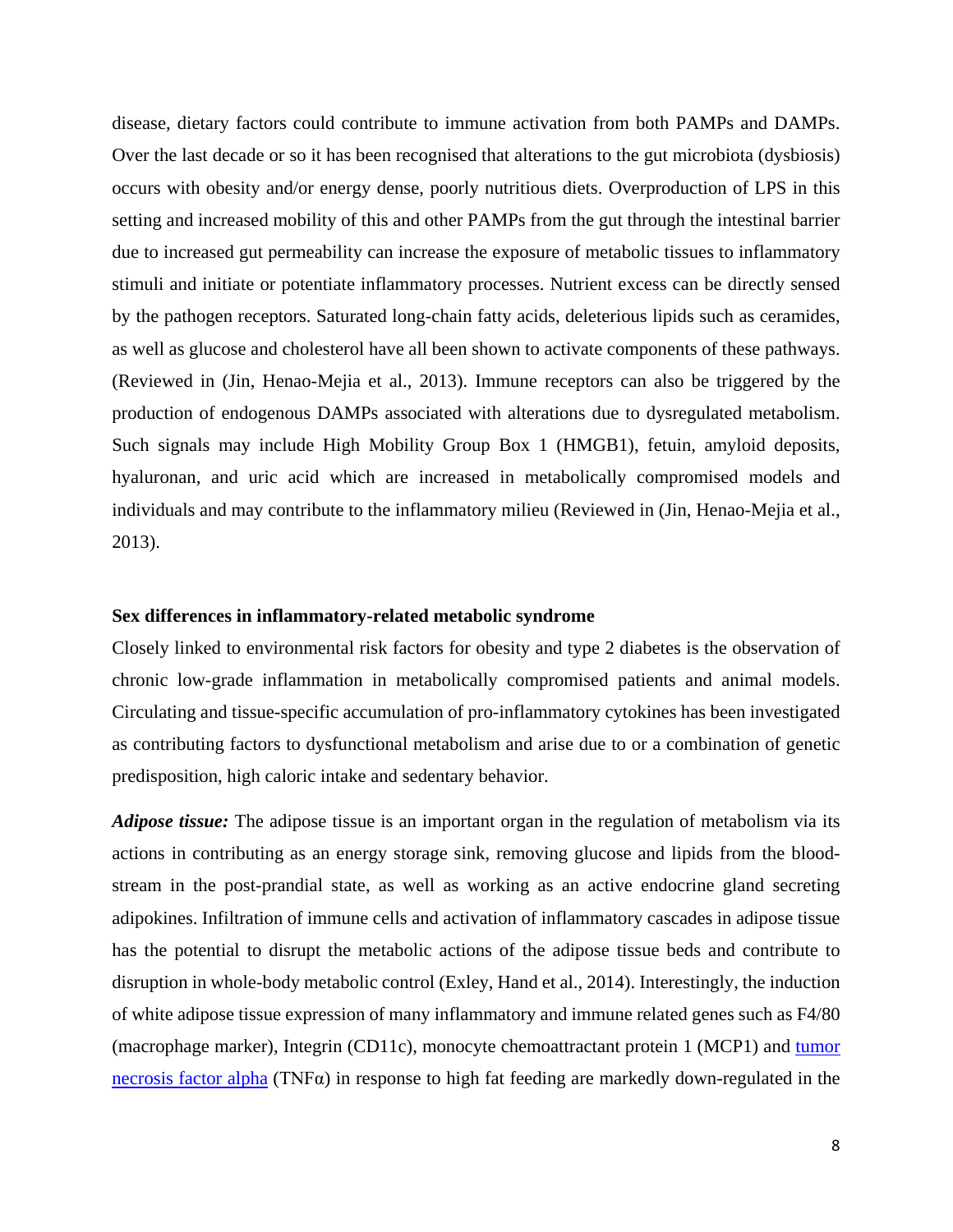female mice compared to male counterparts (Lancaster, Kraakman et al., 2014). This reduced adipose tissue gene expression of inflammatory cytokines has been recapitulated by others (Singer, Maley et al., 2015). Accordingly, oophorectomy of female mice has been shown to induce severe adipose tissue inflammation including significant infiltration of macrophages and T-cells, and increased protein levels of TNF-α and [interleukin 6](http://www.guidetopharmacology.org/GRAC/LigandDisplayForward?ligandId=4998) (IL-6) (Ludgero-Correia, Aguila et al., 2012). This is reflected in general systemic inflammation in the oophorectomized mouse including increased plasma levels of TNF-α, IL-6, and IL-18, and general leukocytosis (Cenci, Toraldo et al., 2003; Ludgero-Correia, Aguila et al., 2012; Stubelius, Andersson et al., 2017). Furthermore, LPS injections leads to increased adipose tissue and plasma IL-6 levels and a more evident fever response in oophorectomized mice compared to SHAM control mice (Iwasa, Matsuzaki et al., 2014), all in all suggesting that loss of ovarian function mediates an increased inflammatory response.

*Liver*: During obesity, lipid accumulation arises in the liver leading to non-alcoholic fatty liver disease (NAFLD). In humans, NAFLD more often affects men; and premenopausal women are equally protected from developing NAFLD (reviewed by Ballestri *et al* (Ballestri, Nascimbeni et al., 2017)). It has been suggested that pre-menopausal females are protected against lipid accumulation due to partition of fatty acids towards ketone body production rather than very low density lipoprotein (VLDL)-triacylglycerol. Equally, oophorectomy leads to lipid deposition and estrogen treatment after ovariectomy protects against fatty liver (Zhu, Brown et al., 2013). At the same time oophorectomy also leads to an upregulation of proinflammatory mediators (Inhibitor of κB (IκB) kinase (IKK), IL-6, nuclear factor kappa-light-chain-enhancer of activated B cells (NFκB)), in the liver, and this is counteracted by estrogen supplementation (Kireev, Tresguerres et al., 2010; Pighon, Gutkowska et al., 2011), suggesting that the loss of ovarian function also increases inflammation in the liver.

*Skeletal muscle:* Skeletal muscle is an insulin-sensitive tissue that plays a vital role in the disposal of glucose in the post-prandial state. Women have greater insulin-stimulated leg glucose uptake than matched men despite having higher intramyocellular triacylglycerol (IMTG) content (L. Hoeg, Roepstorff et al., 2009) while increasing lipid levels through lipid infusion results in less insulin resistance of skeletal muscle glucose uptake in women than men (L. D. Hoeg, Sjoberg et al., 2011). Interestingly, skeletal muscle cells from premenopausal women (high-estrogen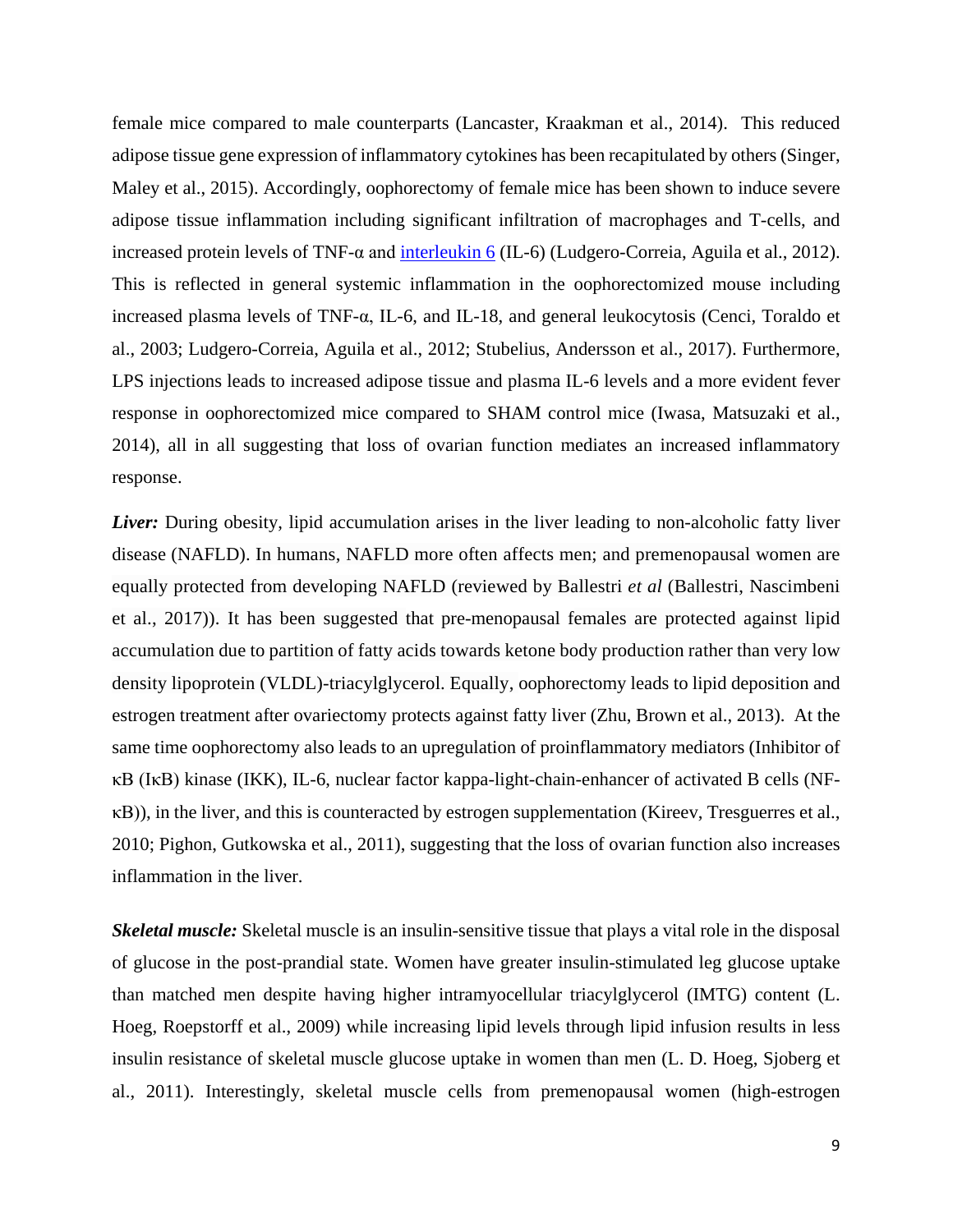environment) showed a lower stress response after prolonged *in vitro* fatty acid (palmitate) treatment compared to skeletal muscle cells from postmenopausal women (low-estrogen environment) (Abildgaard, Henstridge et al., 2014). While Torres *et al.* recently showed, that estrogen has a direct impact on the mitochondrial membrane viscosity and improves bioenergetic function of the mitochondrion (Torres, Kew et al., 2018), suggesting that the sex mediated differences in lipid tolerability could be partly mediated by estrogen. Although not as highly studied, like other peripheral insulin-sensitive tissues, inflammation has been linked to skeletal muscle insulin resistance. Skeletal muscle can secrete cytokines and other factors and may become inflamed with disrupted metabolism. Likewise, circulating immune cells can infiltrate into the muscle bed and increase inflammatory processes potentially contributing to a decrease in insulin signaling processes. Despite these common findings, for the purposes of this review we have not been able to identify a paper that has made a side by side comparison of skeletal muscle inflammatory and immune markers between males and females of any species upon conditions of dietary or genetic obesity or other models of dysregulated metabolism. Chronic low-grade inflammation may also be important in other metabolic tissues such as the gut, pancreas and the brain.

### **Sex differences in pro-inflammatory-related mediators**

Interleukins are a subgroup of cytokines that are immunomodulating proteins secreted by the immune system in response to stimuli such as infection, trauma and inflammation. They aid in cell to cell communication and act in an autocrine, paracrine and endocrine fashion relaying chemical messengers. Once produced and secreted from its cell of origin, interleukins travel to their target cell(s) and bind(s) to its receptor where they have been shown to play many physiological functions. They are designated numerically (there are 15 in total) and we will now discuss the main interleukins involved in metabolic control and known sex differences in these proteins.

*[Interleukin 1β](http://www.guidetopharmacology.org/GRAC/LigandDisplayForward?ligandId=4974) (IL-1β):* IL-1β has been linked to disturbed metabolic homeostasis in both human and animal models. IL-1β concentrations in adipose tissue is increased in diet-induced and genetically-induced models of obesity (Stienstra, Joosten et al., 2010). Deletion of its receptor (IL-1R KO) is protective against HFD-induced insulin resistance (McGillicuddy, Harford et al., 2011) while administration of recombinant Il-1β leads to insulin resistance (Wen, Gris et al., 2011).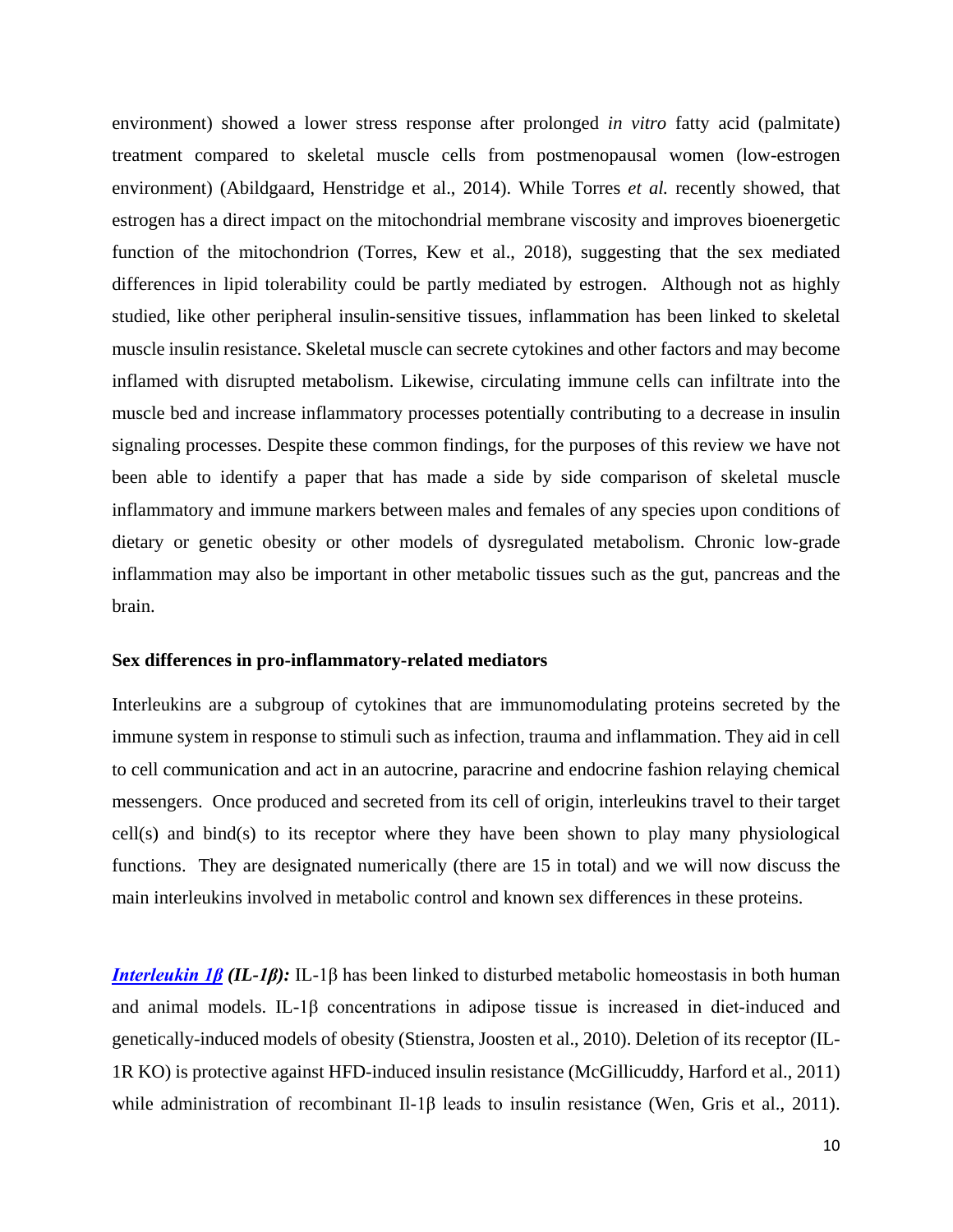Furthermore, reductions in IL-1β expression is associated with improvement of insulin-sensitivity upon weight loss, while elimination of Nlrp3 signaling (the Nlrp3 inflammasome regulates caspase-1 activation that allows IL-1 $\beta$  to be released) is beneficial for insulin and glucose tolerance (Vandanmagsar, Youm et al., 2011). Deletion of the IL-1 receptor-associated kinase 1 (IRAK-1) another pro-inflammatory signaling mediator that acts via IL-1 receptor/Toll-like receptors also leads to improved insulin sensitivity (X. J. Sun, Kim et al., 2017). Apart from a calorie restriction study (Vandanmagsar, Youm et al., 2011), all these studies were conducted in male mice only and there is a scarcity of data in female models that we can identify. Anikinra is a recombinant human IL-1 receptor antagonist that has been shown in trials to be beneficial in patients with type 2 diabetes as it reduces glycated hemoglobin levels (Larsen, Faulenbach et al., 2007). Reduced markers of systemic inflammation (C-Reactive protein, and IL-6) were also observed in the patients with this treatment compared to placebo (Larsen, Faulenbach et al., 2007). In this trial, both male and female patients were enrolled for the study but with far more men (50 compared to 19). However, there is no breakdown of the treatment effect between sexes to delineate whether this IL-1 receptor antagonism was equally effective in both sexes. Even if there was, it is likely to be underpowered to determine any real effect due to the lack of female participants compared to male in the cohort.

The monoclonal antibody canakinumab which inhibits IL-1 $\beta$  is currently being tested in a large clinical trial named the Canakinumab Anti-inflammatory Thrombosis Outcomes Study (CANTOS). Despite large reductions in hsCRP and IL-6, canakinumab did not reduce the incidence of new-onset diabetes over a median follow up period of 3.7 years. Treatment did reduce HbA1c levels compared to placebo during the first 6 to 9 months of the treatment, but no long-term benefits on HbA1c or fasting plasma glucose were observed (Everett, Donath et al., 2018) So although canakinumab reduces inflammatory levels and lowers cardiovascular event rates in patients, it does not seem to lead to the prevention of diabetes among patients with pre-diabetes. The study was adjusted for sex in the analysis but no results are displayed to see if either gender responded better or worse to this treatment regime.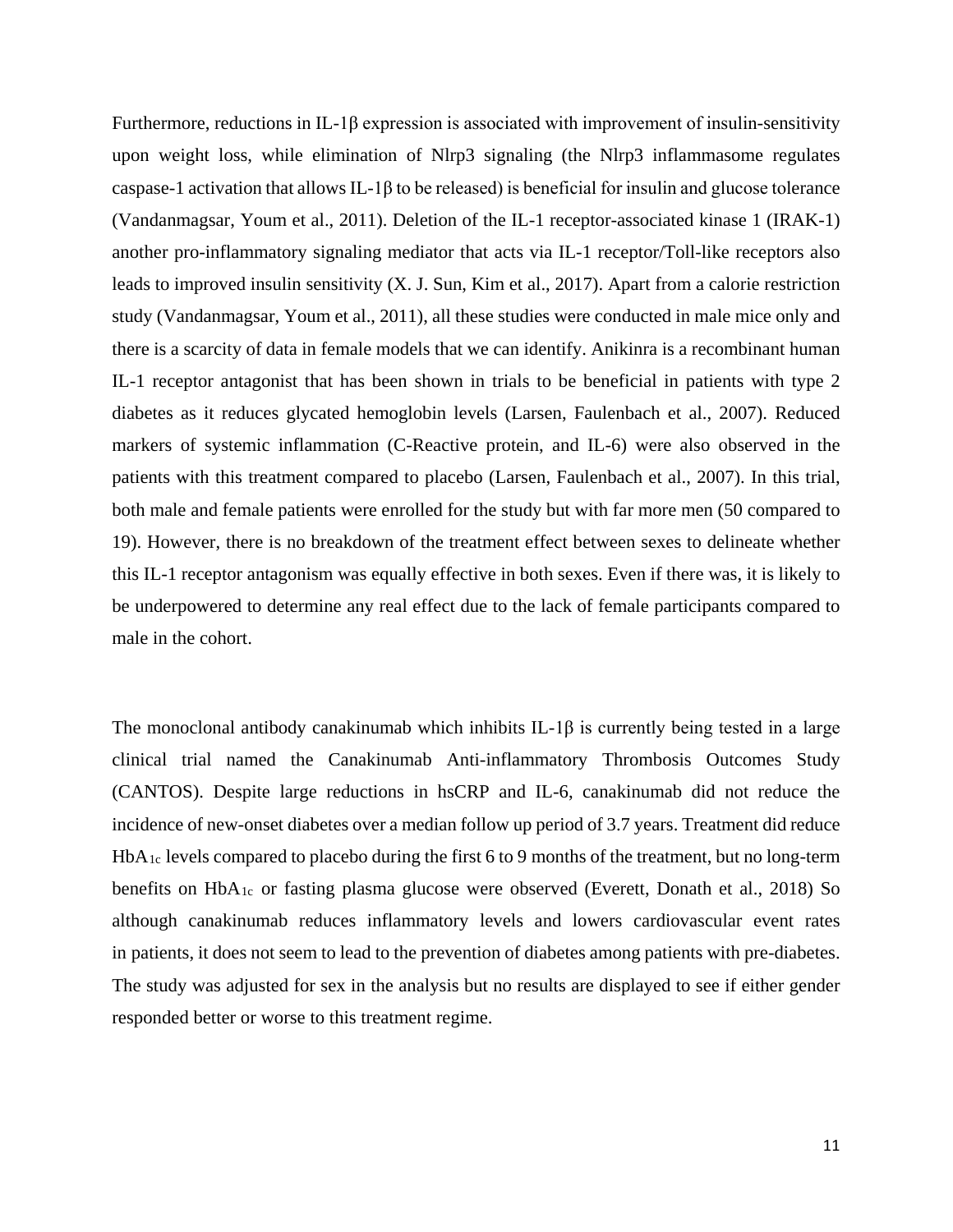[Toll-like receptor \(TLR\) 4](http://www.guidetopharmacology.org/GRAC/ObjectDisplayForward?objectId=1754) (a member of the IL-1 receptor superfamily) is a pattern-recognition receptor and an important component of the immune system in initiating inflammatory signaling via alterations to gene transcription. It plays a critical role in mediating the response to pathogens especially as the receptor for LPS. Metabolic sexual dimorphism is also present in TLR4<sup>-/-</sup> mice. Despite HFD-induced inflammatory gene expression being attenuated in TLR4<sup>-/-</sup> mice in both sexes, whole-body metabolic phenotypes were different. While male TLR4-/- mice were not different in comparison to WT mice in terms of body weight, food intake or insulin sensitivity in both chow fed and HFD-fed mice there was a distinct phenotype in female mice (Shi, Kokoeva et al., 2006). Female mice were fed chow or HFD for a period of 39 weeks. No matter which diet was utilised, female TLR4<sup>-/-</sup> mice were significantly heavier than WT mice with the TLR4<sup>-/-</sup> mice on the HFD almost 10 grams heavier by study end. This increase in weight was due solely to an increase in adiposity with lean mass remaining unchanged and was most likely due to an increase in food intake as energy expenditure measured in metabolic chambers was not different.

Despite the typical paradigm that obesity drives insulin resistance, the female TLR4<sup>-/-</sup> mice were more insulin sensitive on insulin tolerance testing (Shi, Kokoeva et al., 2006). Due to the food intake data, this study suggested a role for TLR4 in the regulation of food intake but specifically in female mice, quite a unique finding that a genetic model with impact food intake in a sexdependent fashion. Interestingly, similar to this study, differences upon macrophage-specific deficiency of TLR4 were also only observed in female mice, suggesting a sexual dimorphism in the effects of macrophage TLR4 expression (Coenen, Gruen et al., 2009). Macrophages have been implicated in the development of both insulin resistance and atherosclerosis. Using a bone marrow transplantation procedure to delete TLR4 from macrophages ( $M\theta$  TLR4<sup>-/-</sup> mice), the authors demonstrated a decrease in macrophage and inflammatory markers in white adipose tissue of female chow-fed Mθ TLR4<sup>-/-</sup> mice compared to Mθ TLR4<sup>+/+</sup> mice but not in male mice. This was also associated with decreased atherosclerotic lesion area in the females. Despite this no difference was observed in body composition (Coenen, Gruen et al., 2009), nor when mice were challenged with a HFD. Thus, under certain metabolic and dietary conditions but only in female mice, TLR4 may at least in part mediate macrophage accumulation in adipose tissue and vessels.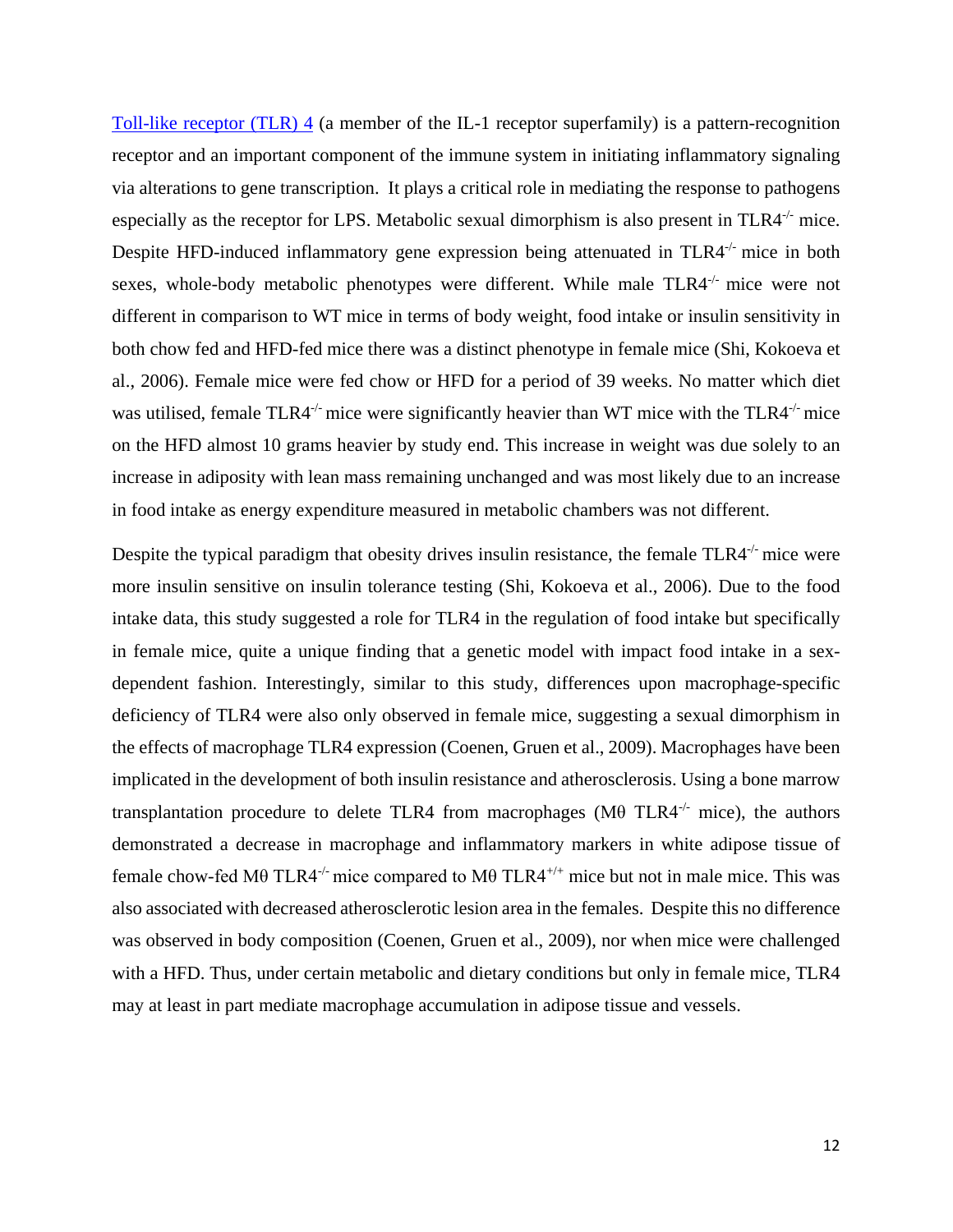*Interleukin 6 (IL-6):* IL-6 is a pro-inflammatory cytokine that is somewhat paradoxically found elevated in the plasma of obese individuals and linked to the induction of insulin resistance, while at the same time identified as a factor that is released from skeletal muscle and associated with many of the beneficial metabolic aspects of exercise (reviewed in (Pal, Febbraio et al., 2014)). Plasma IL-6 is increased in both rodents and humans with declined ovarian function compared to their fertile counterparts (Cioffi, Esposito et al., 2002; Stubelius, Andersson et al., 2017) but the specific role of IL-6 in relation to ovarian function is not clear. While traditionally IL-6 was seen as a secreted factor from immune cells involved in inflammatory processes, the findings that it is released from metabolic organs such as adipose tissue (as an adipokine) (Fried, Bunkin et al., 1998). and skeletal muscle (myokine) (Steensberg, van Hall et al., 2000) further linked its potential importance in metabolic control. To tease out its role and importance, many genetic mouse models of IL-6 have been produced. Whole-body deletion of IL-6 (IL6<sup>-/-</sup> mice) revealed an obesity phenotype and related insulin resistance (Matthews, Allen et al., 2010; Wallenius, Wallenius et al., 2002). In the initial study by Wallenius and colleagues (Wallenius, Wallenius et al., 2002), both sexes were assessed. An increase in adiposity with IL-6 deletion was consistently shown in both sexes as well as increased [leptin](http://www.guidetopharmacology.org/GRAC/LigandDisplayForward?ligandId=5015) levels and leptin insensitivity (leptin resistance) in older mice. IL6-/- female mice displayed an altered circulating lipid profile (increased triglyceride and verylow density lipoprotein) however, there was no such difference in the lipid profile of the male IL6<sup>-</sup>  $\ell$  mice compared to WT. Decreased glucose tolerance was also observed in the female mice however, equivalent data was not provided for male mice (Wallenius, Wallenius et al., 2002). A later study did indeed indicate that male  $IL6<sup>-/-</sup>$  mice displayed insulin resistance on chow and HFD with concomitant liver inflammation observed (Matthews, Allen et al., 2010). Together, it is likely that IL-6 is necessary for the maintenance of weight and glucose homeostasis in both sexes, while complete loss of IL-6 plays a role in the regulation of the circulating lipid profile specifically in females.

To determine the impact of tissue-specific loss of IL-6 on metabolism the Hidalgo laboratory has conducted numerous studies utilizing cohorts of floxed IL-6 mice to investigate the metabolic effect of loss of IL-6 in a particular tissue/organ. Interestingly, many characteristics of these models occur in a sex- dependent manner. Deletion of IL-6 in the central nervous system (CNS) specifically in astrocytes  $(Ast-IL-6^{-/-})$  mice, produced by crossing IL-6 floxed mice with glial fibrillary acidic protein promoter driven (GFAP)-Cre mice), led to an progressive increase in the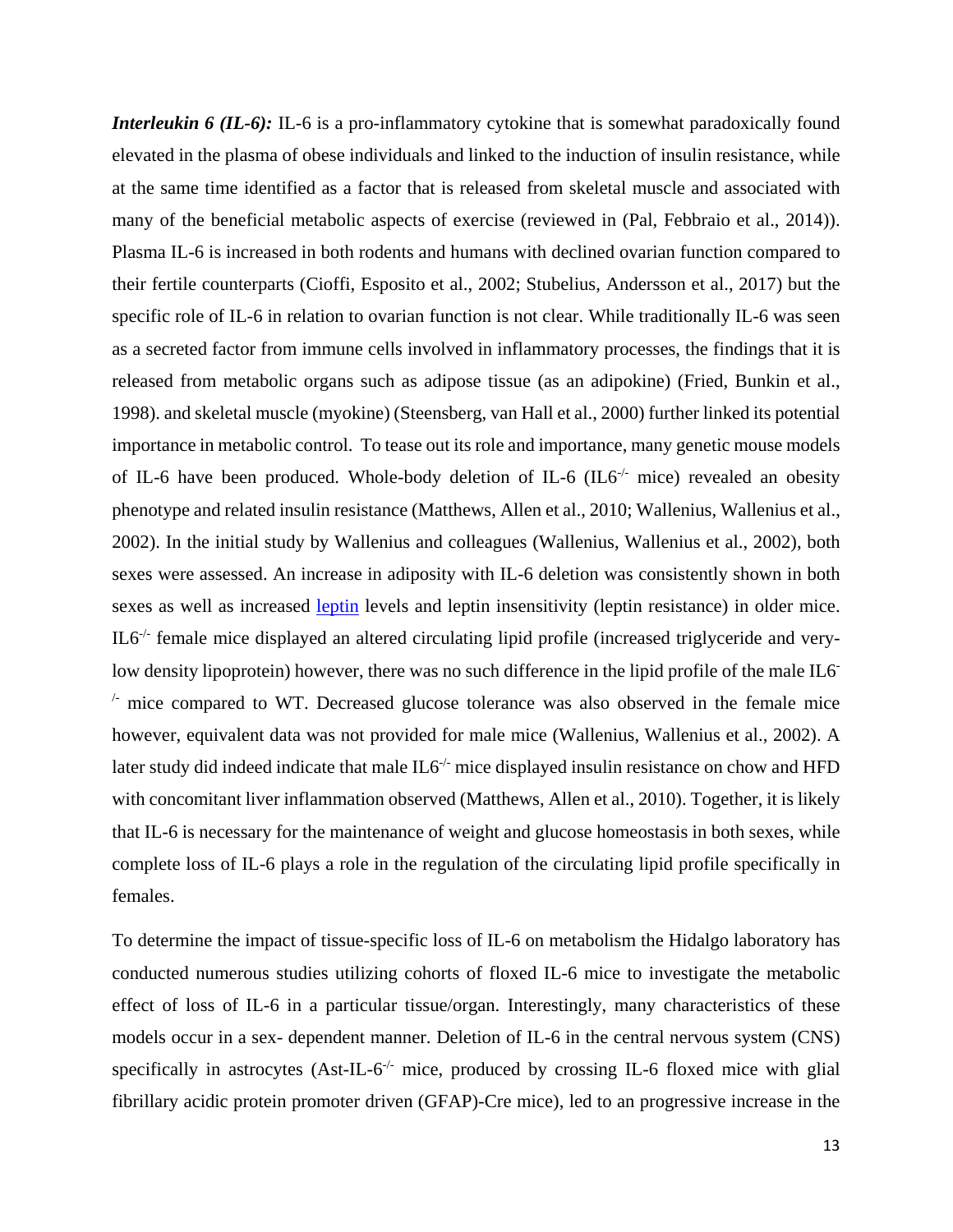body weight of the Ast-IL-6<sup>-/-</sup> mice compared to floxed control mice after 8 weeks of age, but only in male mice (Quintana, Erta et al., 2013). This was potentially due to a decrease in the activity levels of the Ast-IL- $6^{-/-}$  mice. However, as the decrease in activity was seen in both sexes, why then the females were protected from weight gain is somewhat of an unsolved story. Associated with activity, the male floxed control mice had a decrease in exploratory behavior compared to females as measured by total number of head dips and time spent head dipping in a Hole-board apparatus test. This defect was completely rescued in the Ast-IL- $6<sup>-/-</sup>$  male mice while head dipping measures remained unchanged in the females (Quintana, Erta et al., 2013). Interestingly there are also sex differences observed with transgenic upregulation of IL-6 in astrocytes (GFAP-IL-6 mice) (Hidalgo, Florit et al., 2010). Although both sexes were resistant to HFD-initiated obesity, the female GFAP-IL6 mice were much more resistant. This corresponded with a drop in the weight of the visceral adipose tissue depots in the females where there was no such effect in males. In fact the decrease in weight in the males appeared to have nothing to do at all with the prevention of the accumulation of fat mass but instead was due to a decrease in the size of the liver (Hidalgo, Florit et al., 2010). Consequently, both the deletion and up-regulation of IL-6 in these cells leads to sexspecific metabolic phenotypes.

Another tissue-specific model that has been investigated is the muscle-specific IL- $6<sup>-/-</sup>$  mouse (mIL- $6<sup>-/-</sup>$ ). In this instance there were marked differences in the response to the deletion between the sexes with opposing body weights observed (Ferrer, Navia et al., 2014). While male mice on both a chow control diet and a HFD were protected from weight gain, compared to floxed control mice, the female mice were in fact significantly heavier than their floxed controls (Ferrer, Navia et al., 2014). This was due to an increase in adiposity as the male mIL- $6<sup>-/-</sup>$  mice had lower gonadal and subcutaneous white adipose tissue (WAT) mass as well as lower brown adipose tissue (BAT) mass. On the contrary, females displayed higher gonadal and subcutaneous WAT (Ferrer, Navia et al., 2014). As liver and *tibialis* muscle weights were not different, this is suggestive that alterations in fat pad weights were driving the body weight observation. Food intake was not different between the sexes suggesting energy intake was not driving the body composition findings, but in line with the body weight findings, male mIL- $6^{-/-}$  mice were more active and females less active than floxed controls of each sex in a hole-board test (Ferrer, Navia et al., 2014). From a glucose control perspective, male mIL- $6^{-/-}$  mice had decreased blood glucose and insulin levels, whereas females did not have differing glucose or insulin concentrations but did have an increase in circulating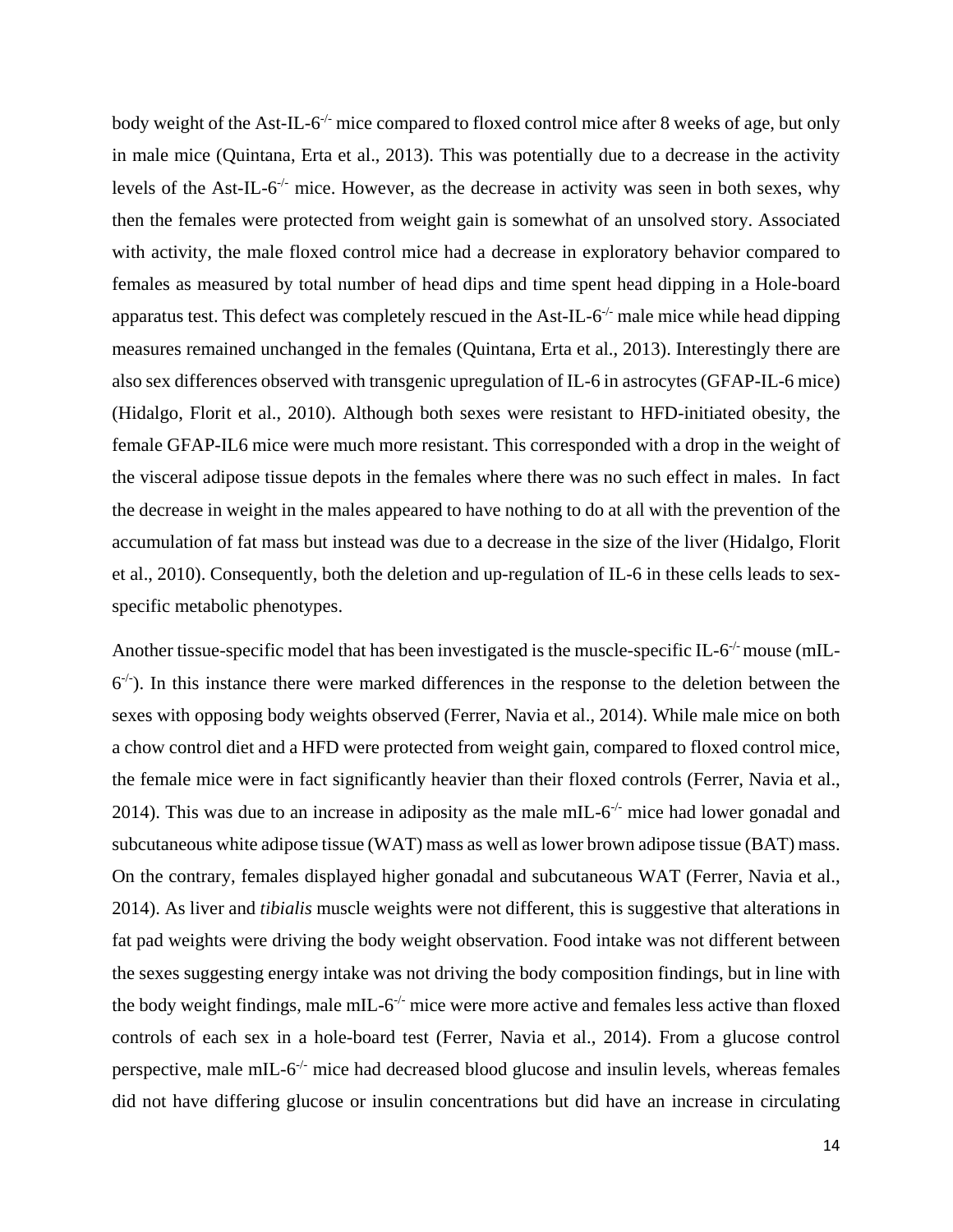leptin levels (Ferrer, Navia et al., 2014). To assess glucose control, oral glucose tolerance (oGTT) and insulin tolerance tests (ITT) were performed. In line with the body weight phenotype, male mIL- $6^{-/-}$  mice tended to have improved glucose excursions on a HFD but these values did not reach statistical significance.

In a follow up study, Molinero and colleagues identified that loss of IL6 in the muscle results in lower core body temperature and a higher respiratory exchange ratio (RER) in the light phase (the inactive rest phase for a mouse) (Molinero, Fernandez-Perez et al., 2017). Using indirect calorimetry it was found that the female mice but not the male mice had an increased energy expenditure (Molinero, Fernandez-Perez et al., 2017) which was somewhat conflicting with the previous finding of an increased body weight and adipose weight in these female mice. Also conflicting was the fact that no physical activity differences were observed in this analysis indicating the previous finding of increased activity on the hole-board test may indicate exploration rather than activity increases (Molinero, Fernandez-Perez et al., 2017). Nevertheless, these studies provide a clear indication of the important interaction between the expression of genes in the muscle and sex-specific characteristics and their overall impact on whole-body metabolism.

The adipose tissue is a vital metabolic organ in that it not only acts as an insulator, an energy storage sink and a contributor to post-prandial glucose disposal but is an important endocrine organ actively secreting adipokines such as leptin and [adiponectin.](http://www.guidetopharmacology.org/GRAC/LigandDisplayForward?ligandId=3726) Many cytokines including IL-6 are also adipokines and secreted from the adipose depots throughout the body. Consequently, the role of IL-6 specifically derived from the adipose in contributing to metabolic homeostasis is of interest. To investigate this, Navia and colleagues generated adipose specific IL- $6<sup>-/-</sup>$  mice by breeding IL-6 floxed mice with aP2-cre mice (aP2-IL6<sup>-/-</sup>mice) (Navia, Ferrer et al., 2014). Once again, in line with the astrocyte and muscle-specific models, sex differences were observed. The female aP2-IL6<sup>-/-</sup>mice fed a HFD put on less weight than their control mice but this effect was not observed in the male aP2-IL6<sup>-/-</sup>mice (Navia, Ferrer et al., 2014). The difference in weight was likely due to a decrease in the expansion of both the gonadal and subcutaneous WAT regions, although the liver weight was also shown to be lower (Navia, Ferrer et al., 2014). Deficiency of adipose IL-6 also decreased fasting circulating insulin and cholesterol levels specifically in the female mice. Reminiscent of the mIL- $6^{-/-}$  model, despite the body mass, adipose weight and plasma insulin findings (in the female mice), no difference in ITT and GTT's were observed for either sex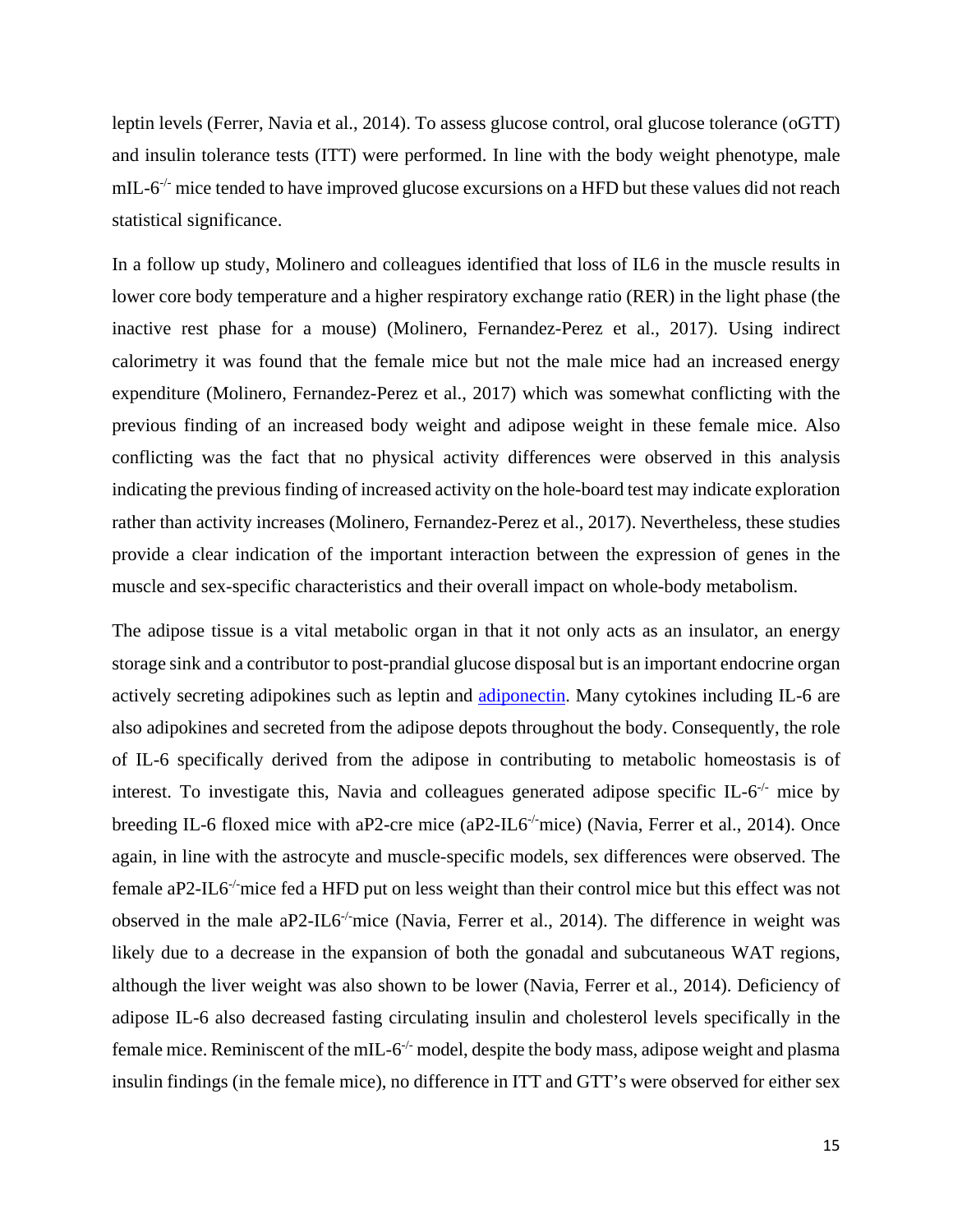(Navia, Ferrer et al., 2014). Together studies into the role of IL-6 in various tissues demonstrates a robust sex effect on numerous metabolic parameters.

A cancer closely linked to compromised metabolic homeostasis and obesity is hepatocellular carcinoma (HCC), the most common form of liver cancer. Interestingly this cancer occurs more frequently in men, reported to be diagnosed at 3-5 times the rate in males as it is in females (Bosch, Thabut et al., 2004)*.* This sexual dimorphism also holds true in animal models of this condition (Maeda, Kamata et al., 2005)*.* The development of HCC follows a timeline whereby first there is the initial development of hepatic steatosis before the later activation of inflammatory pathways in the liver, resulting in an environment conducive to cancer growth. Experimental evidence suggest that IL-6 is a critical factor in both the initiation of the cancer and the sexual dimorphism. Administration of the chemical carcinogen, diethylnitrosamine (DEN) (which leads to HCC development) increases IL-6 levels to a higher degree in males than in females, while loss of IL-6 neutralises the gender disparity in HCC development (Naugler, Sakurai et al., 2007). Experiments designed to test the female sex hormone hypothesis by treating male mice with estrogen were successful in reducing IL-6 levels and suppressing liver injury (Naugler, Sakurai et al., 2007). Obesity caused by genetic alterations or dietary means also has the capacity to promote hepatic inflammation and drive tumorigenesis, a process that involves the induction of IL-6 and the activation of the transcription factor linked to cancer development, signal transducer and activator of transcription 3 (STAT3) (Park, Lee et al., 2010).

*IL-18:* IL-18, a member of the interleukin-1 (IL-1) family, is a cytokine that has been linked to alterations in metabolic homeostasis. Clinically, increased levels of IL-18 correlate with metabolic syndrome traits such as body mass index (BMI), waist circumference, plasma triglyceride and fasting glucose and insulin concentrations in both men and women (Hung, McQuillan et al., 2005), suggestive of a role of this cytokine in the pathogenesis of the metabolic syndrome. However, genetic manipulation of IL-18 in animal models has revealed the opposite. Whole-body deletion of IL-18 (IL-18<sup>-/-</sup> mice) or mice who have had the IL-18 receptor alpha knocked out (IL-18r<sup>-/-</sup>), in fact, develop hyperphagia, obesity and insulin resistance (Netea, Joosten et al., 2006). Furthermore, mice transgenic for IL-18 binding protein (IL-18BP), a natural antagonist of IL-18 receptors, also developed insulin resistance (Netea, Joosten et al., 2006). Demonstrating that raising IL-18 levels may be metabolically protective, recombinant IL-18 (rIL-18) administered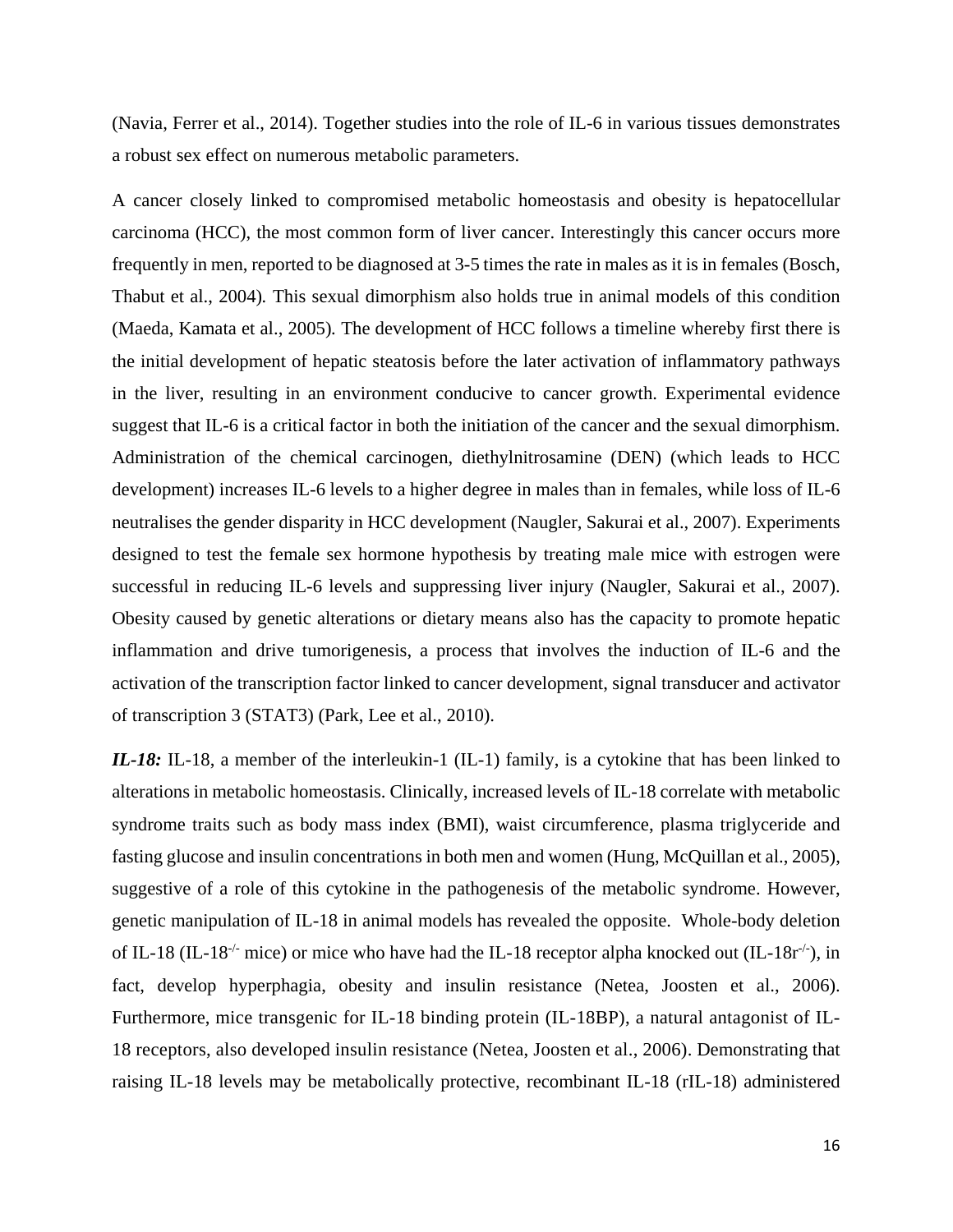intracerebrally or intraperitoneally inhibited food intake and reversed hyperglycemia (Netea, Joosten et al., 2006; Zorrilla & Conti, 2014; Zorrilla, Sanchez-Alavez et al., 2007). In genetically manipulating IL-18 signaling, IL-18 receptor alpha knocked was chosen, as IL-18Rα chain, is responsible for the extracellular binding of IL-18. Although, mice deficient in the IL-18Rβ chain exist; metabolic studies have not been performed. To our knowledge knock-out of both receptors does not exist.

Work from our laboratory has also substantiated these findings and provided further mechanistic insight. Treating myotubes in cell culture or skeletal muscle strips with IL-18 activated the critical metabolic regulator AMP-activated protein kinase (AMPK) and increased rates of fat oxidation, while *in vivo* electroporation of IL-18 into skeletal muscle to increase its expression also activated AMPK and markers of mitochondrial metabolism (Lindegaard, Matthews et al., 2013). Other work we were involved with, found that mice lacking the NOD (Nucleotide oligomerization domain) like receptor protein 1 (NLRP1) inflammasome have an impaired capacity to produce IL-18 and as a consequence phenocopy mice lacking IL-18, with obesity and lipid accumulation observed (Murphy, Kraakman et al., 2016). Conversely, mice with an activating mutation in NLRP1, (and therefore increased IL-18), have decreased adiposity and metabolic dysfunction (Murphy, Kraakman et al., 2016).

In liver, administration of IL-18 to hepatocyte *in vitro* reduces the expression *of* PEPCK, and basal endogenous glucose production is increased in IL-18-/- mice in association to increased gluconeogenesis (PEPCK mRNA) (Netea, Joosten et al., 2006). Therefore, it has been suggested that IL-18 is involved in controlling basal hepatic glucose production (Netea, Joosten et al., 2006). In contrast, we did not find any differences in genes involved in gluconeogenesis (PEPCK or glucose-6-phosphat dehydrogenases mRNA) nor in intrahepatic triacylglycerol concentration when comparing IL-18R<sup> $-/-$ </sup> with CON mice irrespective of diet (Lindegaard, Matthews et al., 2013). A finding which is reproduced by Pazos et al. (Pazos, Lima et al., 2015) Furthermore, even though the IL-18R<sup> $-/-$ </sup> mice are insulin-resistant on an HFD relative to CON mice, there was no evidence of impaired insulin signaling or increased lipogenesis (mRNA expression of key fatty acid synthesis transcription factors (FAS)/enzyme sterol regulatory–element binding protein-1c *(SREBP)* ) in the liver. Given that neither hepatic lipid deposition nor the expression of key enzymes involved in regulating hepatic glucose production is different when comparing IL-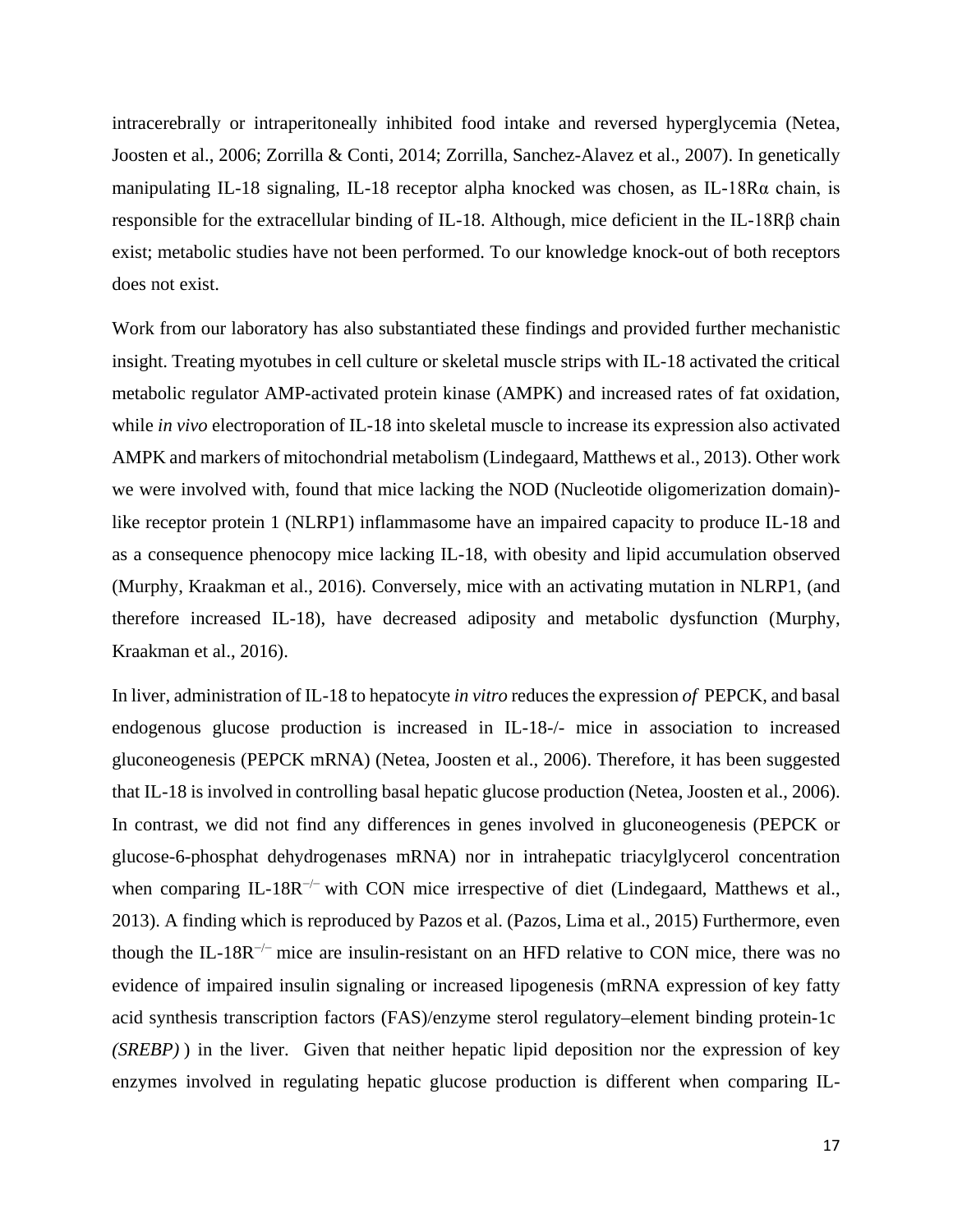18R−/− with CON mice, it is unlikely that changes in liver insulin sensitivity are responsible for the reduced whole-body insulin sensitivity observed in IL-18R-/- male mice. Although, studies still need to directly measure insulin sensitivity in the liver.

While this pre-clinical body of work implicated IL-18 as an important component of metabolic regulation, a caveat from these studies were that they were performed entirely on male mice. Research into IL-18 in other experimental settings had indicated the potential presence of sex divergence in the IL-18 physiological response. Injection of LPS results in significantly higher plasma levels of IL-18 in male mice (Aoyama, Kotani et al., 2009). Given this, and the known differences between the metabolism of males and females (described above), we set out to investigate whether we could repeat our findings in female mice. We studied female mice with a global deletion of the alpha isoform of the IL-18 receptor (IL-18R( $\dot{\ }$ )) and their littermate wildtype (WT) control mice. Three studies were performed: 1) animals fed a HFD for 16 weeks to simulate our previous studies in males; 2) animals were fed a chow diet and aged for 72 weeks to simulate a mouse equivalent of post menopause (at this age female mice start to display some similar characteristics to postmenopausal women) and 3) animals (3 weeks-old) randomized to either bilateral ovariectomy (OVX) or control surgery (SHAM) and followed for 16 weeks to simulate depletion of sex hormones. In contrast to male mice, female IL-18 $R$ <sup>-/-</sup>) mice gained less weight and under chow conditions tended to be more insulin sensitive than their WT littermates (Lindegaard, Abildgaard et al., 2018). However, with aging IL-18 $R(^{-/-})$  mice showed increases in both visceral and subcutaneous fat depots and glucose intolerance was now evident. While performing OVX did not affect body weight in IL-18R(-1) mice, it did exacerbate glucose intolerance and impaired liver insulin signaling processes when compared with SHAM control mice (Lindegaard, Abildgaard et al., 2018). From these investigations we conclude, that female IL-18R<sup>-/-</sup> mice, only present with a similar metabolic phenotype as reported in male IL-18R( $\cdot$ ) mice if they are exposed to conditions with reduced estrogen such as with aging or after undergoing OVX.

*Tumor Necrosis Factor –alpha (TNF-α):* TNF-α has been proposed to be an important cytokine in the pathogenesis of obesity and insulin resistance and is strongly linked to pro-inflammatory activation. In a study of 104 patients, the levels of circulating TNF-α were found to be raised in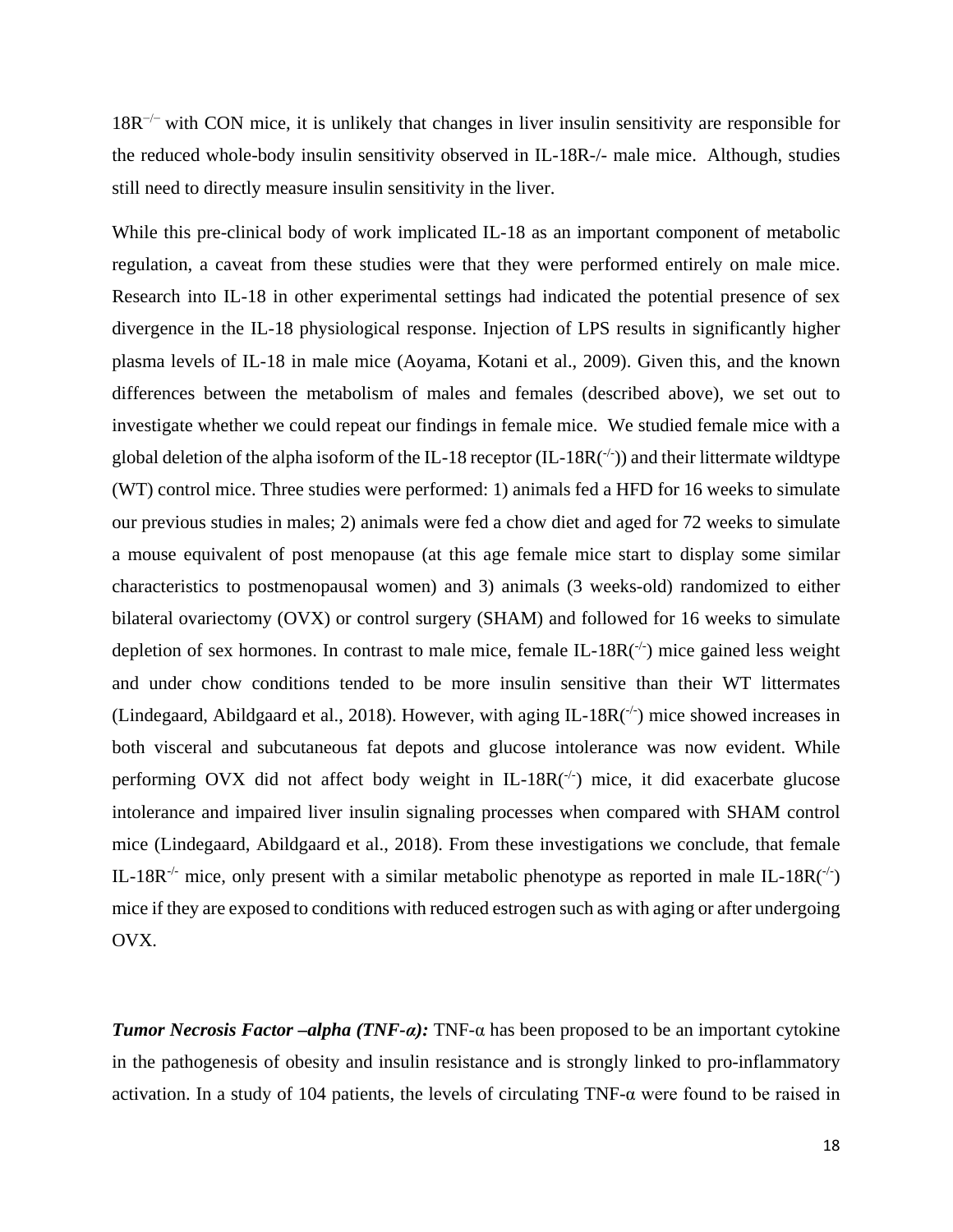male but not female patients with type 2 diabetes (Pfeiffer, Janott et al., 1997) and postmenopausal women show increased TNF- $\alpha$  levels compared to premenopausal women counterparts (Malutan, Dan et al., 2014). Animal studies have also identified sex differences regarding this cytokine. TNFα mRNA levels in adipose tissue from genetically obese *ob/ob* male mice (obese due to hyperphagia) were threefold higher compared to female *ob/ob* mice (Neels, Pandey et al., 2006). Despite this, in this instance, there was no statistically significant difference in plasma TNF- $\alpha$ levels between the sexes. To further investigate the  $TNF-\alpha$  pathway, the researchers investigated the receptors for TNF-α by genetically deleting them. Deletion of the TNF receptors p55 and p75 led to an 85% reduction in TNF- $\alpha$  mRNA levels in the adipose tissue of male mice (Neels, Pandey et al., 2006). Conversely, loss of the TNF receptors did not affect adipose tissue gene expression in female *ob/ob* mice suggesting that endogenous TNF-α signaling is a regulator of adipose tissue TNF-α expression levels in male but not female mice (Neels, Pandey et al., 2006). Further differences were observed upon administration of TNF-α to the mice. While this treatment increased TNF-α mRNA levels in both sexes, the response was blunted in the females by twofold (Neels, Pandey et al., 2006). Overall these data indicate a greater control of TNF-α expression and signaling in the female mice. In accordance with this, estrogen supplementation has been shown to blunt increases in TNF- $\alpha$  in response to artificially induced endotoxemia in rodents (Hassouna, Obaia et al., 2014), further suggesting that this female advantage in TNF- $\alpha$  control could be mediated by estrogen.

*Leptin:* Leptin is a circulating adipokine produced by adipose tissue. Leptin acts through binding to the long form of the leptin receptor (LEPR) which leads to many physiological functions including the regulation of appetite and food consumption as well as effects on metabolic rate, bone mass, reproductive system and insulin secretion. Along with these effects, leptin also is regarded as a proinflammatory factor and participates in innate immunity processes (Abella, Scotece et al., 2017). Serum leptin levels are sexually dimorphic in humans (Considine, Sinha et al., 1996) and rodents (Landt, Gingerich et al., 1998) however, these sexual dimorphisms are reversed between species with human women having higher levels than men, while male rodents have higher leptin levels than their female counterparts. The gender difference in humans is likely to be due to both a higher proportion of adipose tissue and increased production rate of leptin per unit mass of adipose tissue in women (Gutniak, Svartberg et al., 2001). One potential mechanism leading to this sexual dimorphism is the influence of steroid hormones on the synthesis of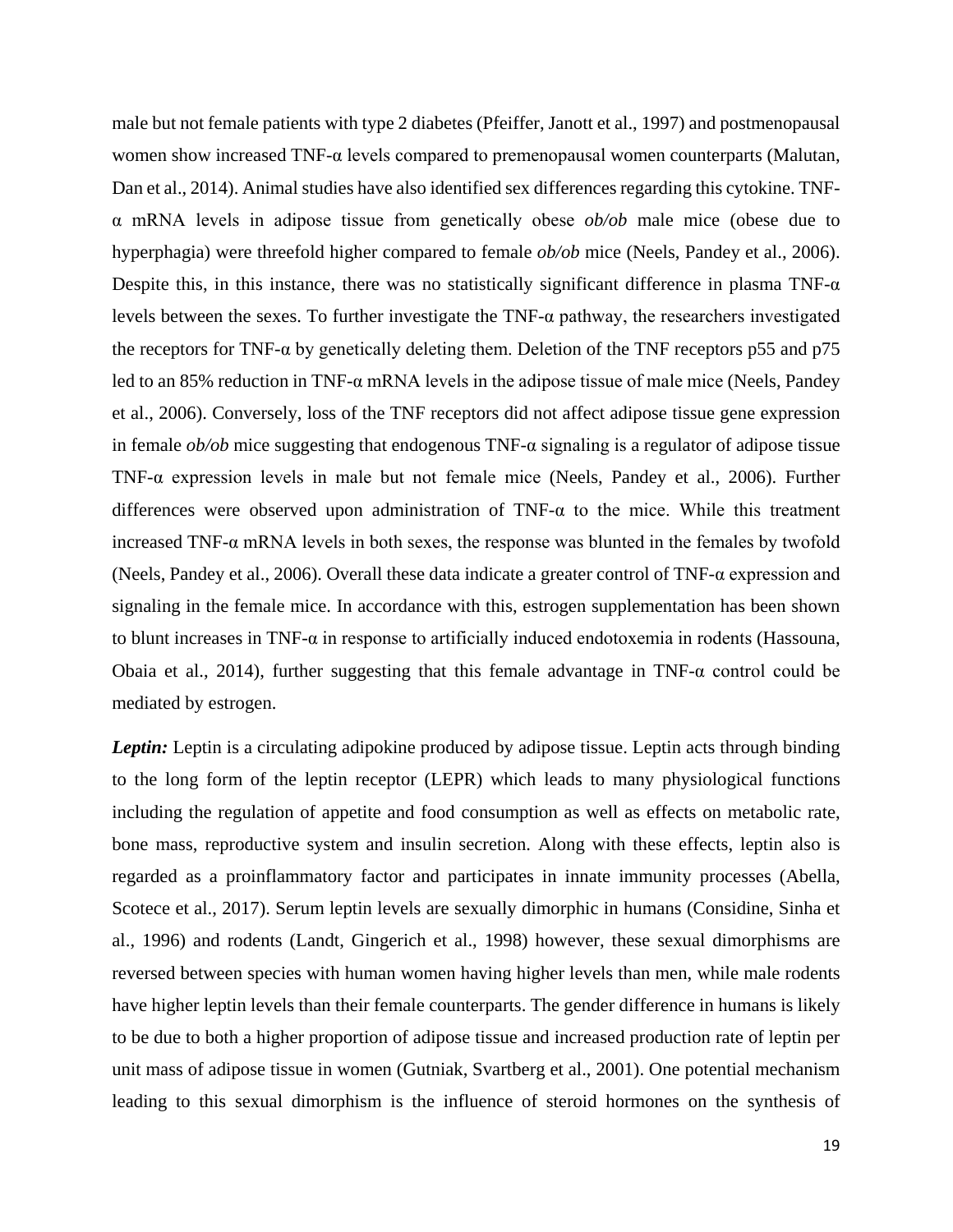transcripts that encode for leptin. Experiments in adipocyte-like cells (3T3-L1 murine adipocytes) have demonstrated that dihydrotestosterone reduces leptin transcript levels and as a consequence the amount of leptin found intracellularly and also the leptin that is secreted from the cell. In contrast, 17β-estradiol treatment significantly increases the abundance of transcripts encoding leptin and the amount of secreted leptin. Incubating cells with estrogen and androgen receptor antagonists had opposite effects on transcript abundance to steroid treatments (Jenks, Fairfield et al., 2017). Thus, while it remains to be determined, the sex hormones may play a regulatory role in leptin regulation and secretion. Given leptins' emerging link to inflammatory and immune processes, this adipokine may be yet another determinant of inflammatory-linked metabolic control and play sex-specific physiological roles.

## **Sex differences in anti-inflammatory-related mediators**

*[Interleukin 10](http://www.guidetopharmacology.org/GRAC/LigandDisplayForward?ligandId=4975) (IL-10):* Contrasting with the previously described pro-inflammatory cytokines, IL-10 is a cytokine with potent anti-inflammatory properties. Lower circulating IL-10 concentration is associated with being overweight or obese in young adolescents (Chang, Chang et al., 2013). In healthy adults there is a significant positive association between circulating IL-10 levels and whole-body insulin sensitivity (Straczkowski, Kowalska et al., 2005) and low IL-10 production capacity is associated with high plasma glucose, high HbA1c levels, type 2 diabetes, and dyslipidemia (van Exel, Gussekloo et al., 2002). Genetic alterations of IL-10 (IL-10KO), IL10 receptor KO (IL-10RKO) and IL-10 transgenic (IL-10Tg) mice have been generated (Cintra, Pauli et al., 2008; Dagdeviren, Jung et al., 2016; Hong, Ko et al., 2009; Kowalski, Nicholls et al., 2011) along with studies by which IL-10 is administered as a treatment regime (H. J. Kim, Higashimori et al., 2004). Many, but not all, of these models have identified a protective role of IL-10 against metabolic disease, however from our analysis we cannot identify any study regarding IL-10 modulation that has been conducted in female mice and therefore the question remains as to whether or not it is of importance in female metabolic processes. Furthermore, both human and rodent studies find no changes in plasma IL-10 levels with declining ovarian function (Cioffi, Esposito et al., 2002; Ohtani, Garcia et al., 2007) indicating that female sex hormones are less likely to have direct impact on systemic IL-10 levels.

*Adiponectin:* Adiponectin is an adipocyte-derived secretory protein with profound antiinflammatory and insulin-sensitizing functions. High plasma adiponectin levels are believed to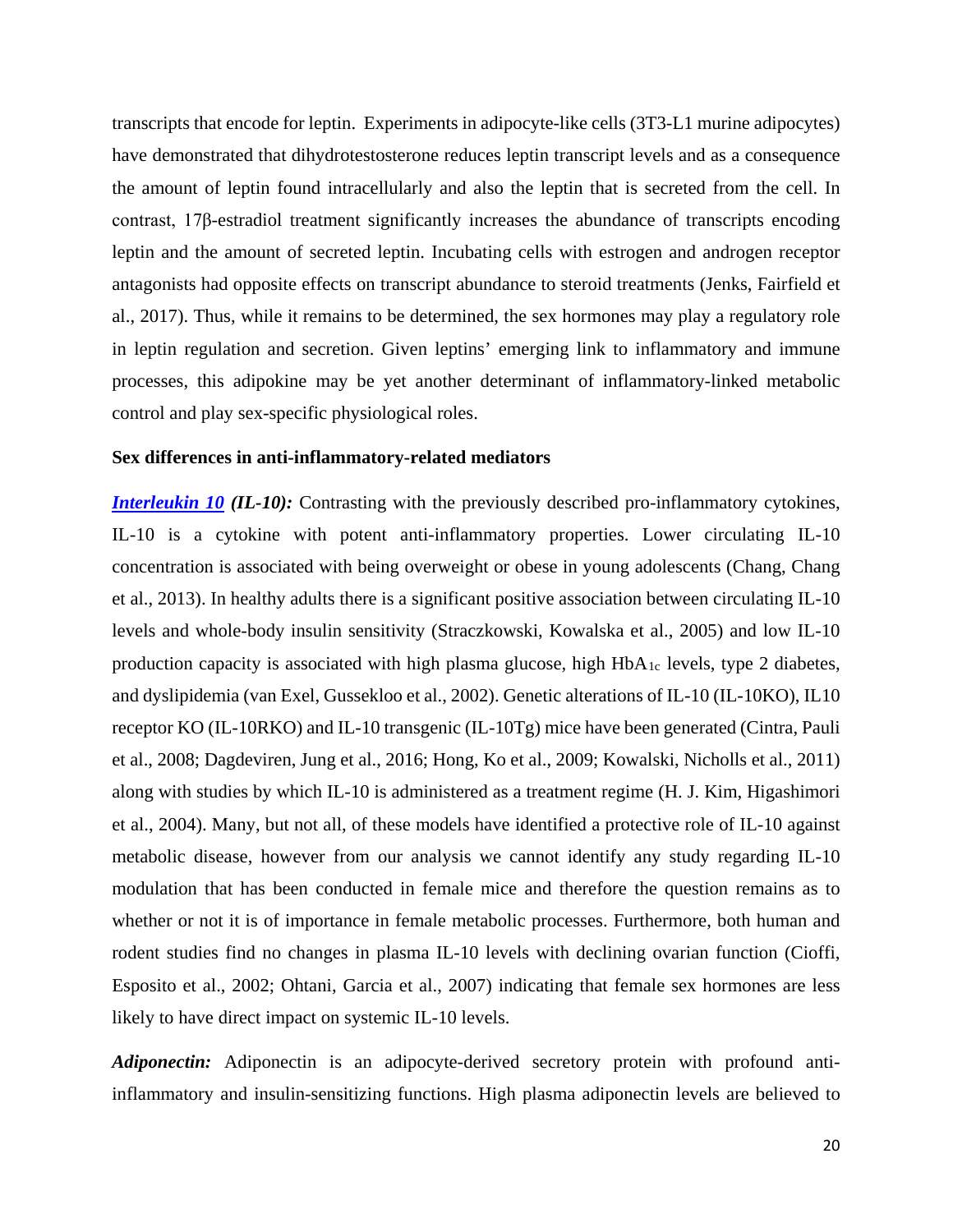reflect healthy adipose tissue and closely reflects improved metabolic flexibility (Scherer, 2016; Turer & Scherer, 2012; Wang & Scherer, 2016). Adiponectin secretion from the adipose tissue is decreased with increasing central adiposity whereas lower extremity adiposity is associated with higher concentrations of adiponectin (Arita, Kihara et al., 1999; Turer, Browning et al., 2012). The anti-inflammatory effects of adiponectin are primarily driven through systemic M2 polarization of macrophages resulting in a decreased IL-6 and TNF-α release together with an increased secretion of IL-10 (Ajuwon & Spurlock, 2005; Kumada, Kihara et al., 2004; Ohashi, Parker et al., 2010).

Several human studies have shown that women have higher levels of circulating adiponectin compared to men, independent of differences in fat mass and insulin sensitivity (Saltevo, Kautiainen et al., 2009; Song, Oh et al., 2014). Interestingly, male mice fed a HFD showed decreased adiponectin expression in the adipose tissue, compared to chow fed male mice, whereas there were no differences in adiponectin expression between chow- and HFD fed female mice, despite similar increases in visceral fat mass across sexes (Nickelson, Stromsdorfer et al., 2012). This is in accordance with the general perception of healthier adipose tissue and better metabolic flexibility in females compared to males (Karastergiou, Smith et al., 2012; Lundsgaard & Kiens, 2014). A study in pubertal adolescents showed that as testosterone increased in pubertal boys, plasma adiponectin levels decreased, whereas plasma adiponectin in pubertal girls remained constant (Bottner, Kratzsch et al., 2004). Additional studies report stable plasma adiponectin levels during the menstrual cycle (Hall, White et al., 2009; Kleiblova, Springer et al., 2006; Wyskida, Franik et al., 2017), altogether suggesting that androgens but not estrogens could regulate plasma adiponectin levels.

#### **Summary**

Overall, this review highlights that metabolic response or control can be altered in a sex-dependent manner. Specifically, we have identified and described numerous instances in pre-clinical models whereby alterations in genes and proteins linked to inflammatory pathways leads to improved or disrupted metabolic control (See Figure 2 for a summary). However, whether phenotypes are observed, or the degree to which they are observed, can often be sex-dependent. While traditionally all sex differences in physiology were suggested to be due to different regulation in sex hormones, these differences could also be attributed to sex-specific behaviors or genetic and epigenetic effects caused by the inheritance and unequal dosage of genes located on the X- and Y-chromosomes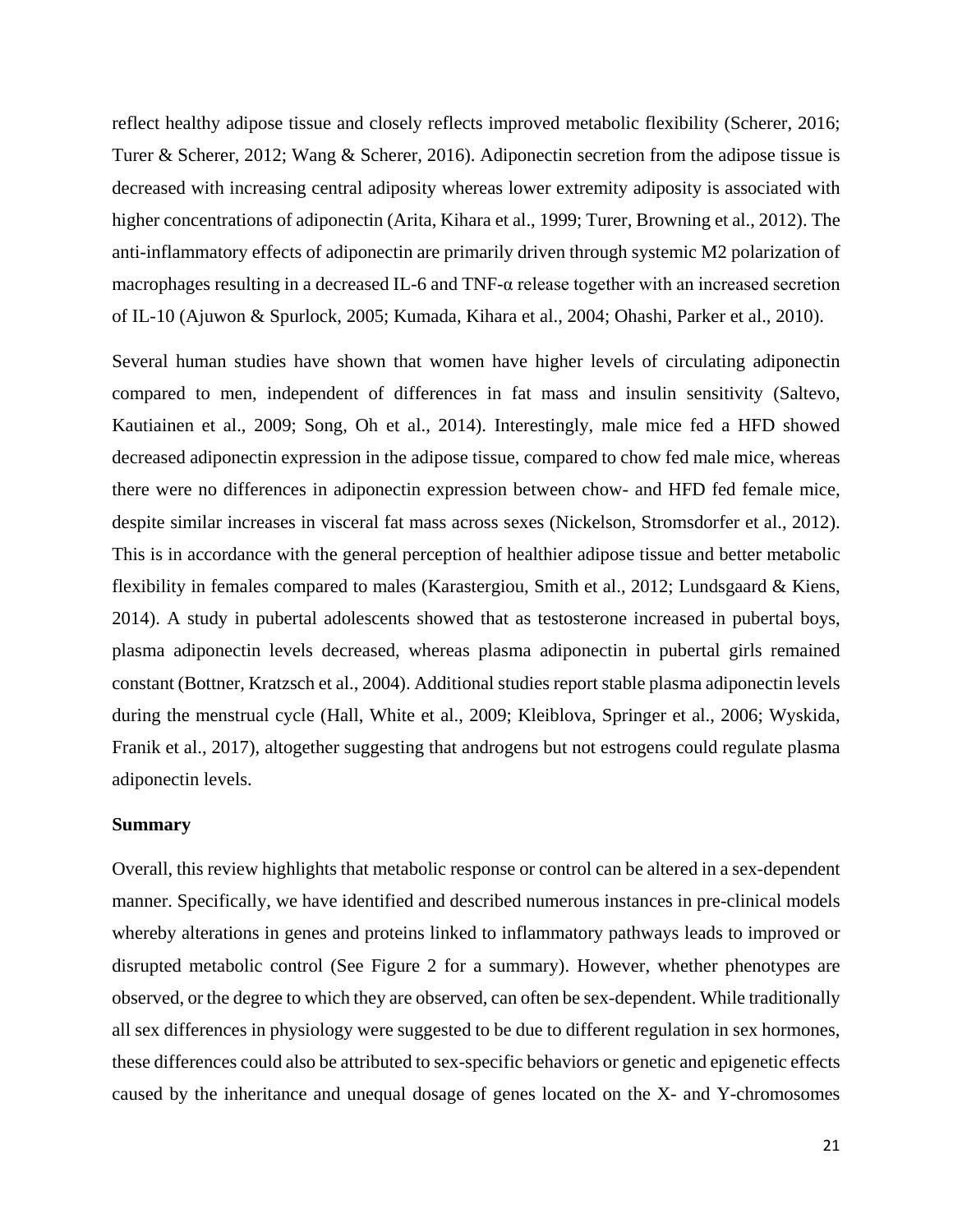(Ratnu, Emami et al., 2017). Investigations of these underlying factors will continue to be an area of interest in the metabolic field over years to come. What is clear, is that this review underscores the importance of examining both sexes in metabolic studies. Recently, the Reue laboratory published a template encompassing considerations for the experimental design of pre-clinical studies regarding sex differences in metabolism (Mauvais-Jarvis, Arnold et al., 2017). Adoption of such approaches by laboratories will ensure research is undertaken in a way that is considerate to these differences and could lead to novel therapeutic targets and potentially even sex-specific treatments of metabolic disease in the future.

### **Nomenclature of Targets and Ligands**

Key protein targets and ligands in this article are hyperlinked to corresponding entries in http://www.guidetopharmacology.org, the common portal for data from the IUPHAR/BPS Guide to PHARMACOLOGY (Harding, Sharman et al., 2018) and are permanently archived in the Concise Guide to PHARMACOLOGY 2017/18 (Alexander, Kelly et al, 2017)

**Acknowledgments.** We thank the support of the Operational Infrastructure Support scheme of the Victorian State Government. MAF is a Senior Principal Research Fellow of the National Health and Medical Research Council of Australia (NHMRC App1116936). The Centre for Physical Activity Research (CFAS) is supported by a grant from TrygFonden. CFAS is a member of DD2 - the Danish Center for Strategic Research in Type 2 Diabetes (the Danish Council for Strategic Research, grant no. 09-067009 and 09-075724). DCH is supported by the Shine on Foundation.

**Competing Interests' Statement -** MAF is Chief Scientific Officer and shareholder of N-Gene Research Laboratories, Inc. All other authors have none.

## **Declaration of transparency and scientific rigour**

This Declaration acknowledges that this paper adheres to the principles for transparent reporting and scientific rigour of preclinical research as stated in the *BJP* guidelines for [Design & Analysis,](https://bpspubs.onlinelibrary.wiley.com/doi/full/10.1111/bph.14207) and as recommended by funding agencies, publishers and other organisations engaged with supporting research.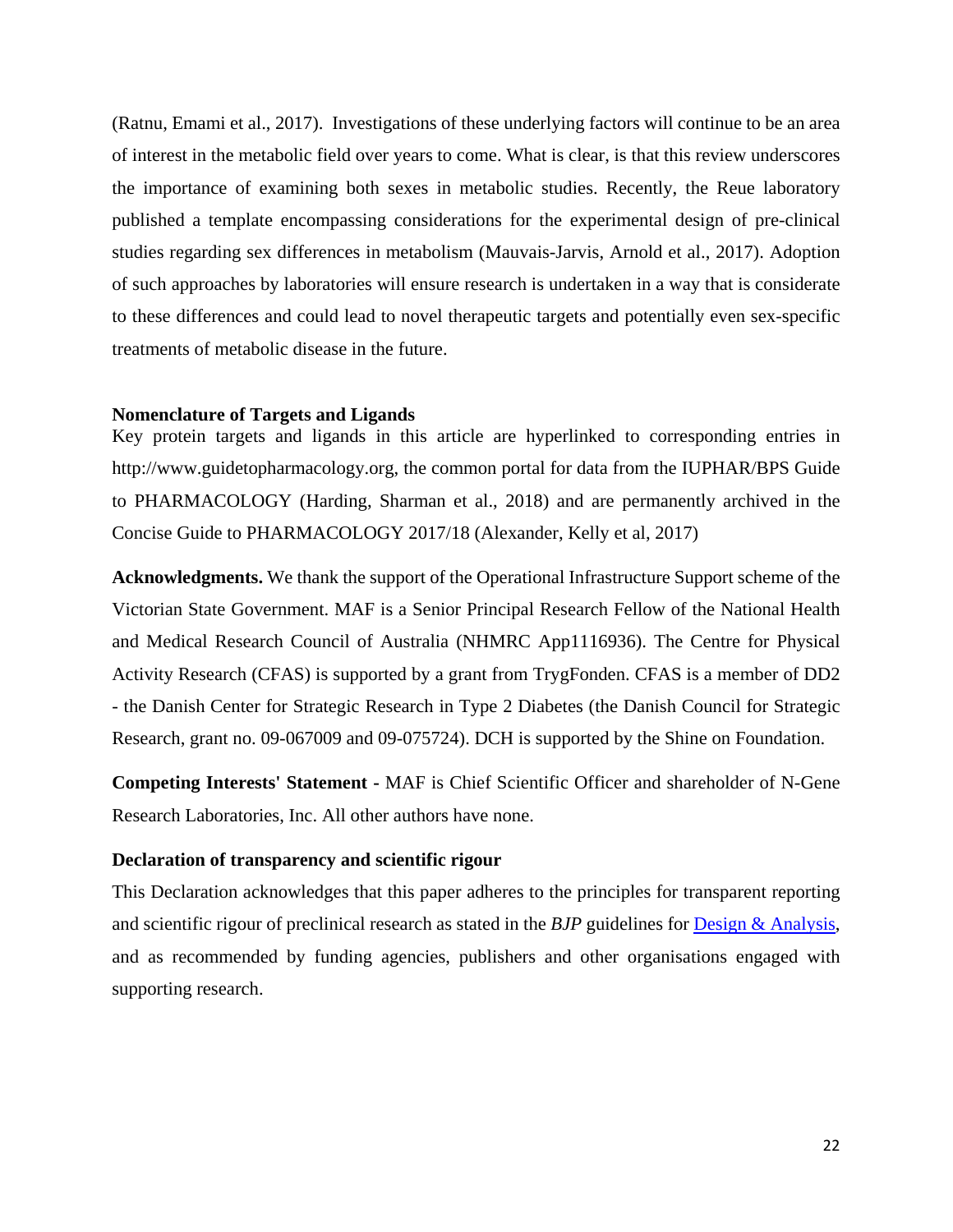# **References**

- Abella, V., Scotece, M., Conde, J., Pino, J., Gonzalez-Gay, M. A., Gomez-Reino, J. J., et al. (2017). Leptin in the interplay of inflammation, metabolism and immune system disorders. *Nat Rev Rheumatol, 13*(2), 100-109. doi:10.1038/nrrheum.2016.209
- Abildgaard, J., Danielsen, E. R., Dorph, E., Thomsen, C., Juul, A., Ewertsen, C., et al. (2018). Ectopic lipid deposition is associated with insulin resistance in postmenopausal women. *J Clin Endocrinol Metab*. doi:10.1210/jc.2018-00554
- Abildgaard, J., Henstridge, D. C., Pedersen, A. T., Langley, K. G., Scheele, C., Pedersen, B. K., et al. (2014). In vitro palmitate treatment of myotubes from postmenopausal women leads to ceramide accumulation, inflammation and affected insulin signaling. *PLoS One, 9*(7), e101555. doi:10.1371/journal.pone.0101555
- Abildgaard, J., Pedersen, A. T., Green, C. J., Harder-Lauridsen, N. M., Solomon, T. P., Thomsen, C., et al. (2013). Menopause is associated with decreased whole body fat oxidation during exercise. *Am J Physiol Endocrinol Metab, 304*(11), E1227-1236. doi:10.1152/ajpendo.00492.2012
- Ajuwon, K. M., & Spurlock, M. E. (2005). Adiponectin inhibits LPS-induced NF-kappaB activation and IL-6 production and increases PPARgamma2 expression in adipocytes. *Am J Physiol Regul Integr Comp Physiol, 288*(5), R1220-1225. doi:10.1152/ajpregu.00397.2004
- Alexander, S. P. H., Kelly, E. et al. [https://bpspubs.onlinelibrary.wiley.com/doi/epdf/10.1111/bph.13882.](https://bpspubs.onlinelibrary.wiley.com/doi/epdf/10.1111/bph.13882)
- Aoyama, M., Kotani, J., & Usami, M. (2009). Gender difference in granulocyte dynamics and apoptosis and the role of IL-18 during endotoxin-induced systemic inflammation. *Shock, 32*(4), 401-409. doi:10.1097/SHK.0b013e31819c358a
- Arita, Y., Kihara, S., Ouchi, N., Takahashi, M., Maeda, K., Miyagawa, J., et al. (1999). Paradoxical decrease of an adipose-specific protein, adiponectin, in obesity. *Biochem Biophys Res Commun, 257*(1), 79-83.
- Arruvito, L., Sanz, M., Banham, A. H., & Fainboim, L. (2007). Expansion of CD4+CD25+and FOXP3+ regulatory T cells during the follicular phase of the menstrual cycle: implications for human reproduction. *J Immunol, 178*(4), 2572-2578.
- Balhuizen, A., Kumar, R., Amisten, S., Lundquist, I., & Salehi, A. (2010). Activation of G protein-coupled receptor 30 modulates hormone secretion and counteracts cytokine-induced apoptosis in pancreatic islets of female mice. *Mol Cell Endocrinol, 320*(1-2), 16-24. doi:10.1016/j.mce.2010.01.030
- Ballestri, S., Nascimbeni, F., Baldelli, E., Marrazzo, A., Romagnoli, D., & Lonardo, A. (2017). NAFLD as a Sexual Dimorphic Disease: Role of Gender and Reproductive Status in the Development and Progression of Nonalcoholic Fatty Liver Disease and Inherent Cardiovascular Risk. *Adv Ther, 34*(6), 1291-1326. doi:10.1007/s12325-017-0556-1
- Barros, R. P., & Gustafsson, J. A. (2011). Estrogen receptors and the metabolic network. *Cell Metab, 14*(3), 289-299. doi:10.1016/j.cmet.2011.08.005
- Barton, M., & Prossnitz, E. R. (2015). Emerging roles of GPER in diabetes and atherosclerosis. *Trends Endocrinol Metab, 26*(4), 185-192. doi:10.1016/j.tem.2015.02.003
- Bosch, J., Thabut, D., Bendtsen, F., D'Amico, G., Albillos, A., Gonzalez Abraldes, J., et al. (2004). Recombinant factor VIIa for upper gastrointestinal bleeding in patients with cirrhosis: a randomized, double-blind trial. *Gastroenterology, 127*(4), 1123-1130.
- Bottner, A., Kratzsch, J., Muller, G., Kapellen, T. M., Bluher, S., Keller, E., et al. (2004). Gender differences of adiponectin levels develop during the progression of puberty and are related to serum androgen levels. *J Clin Endocrinol Metab, 89*(8), 4053-4061. doi:10.1210/jc.2004-0303
- Bouman, A., Heineman, M. J., & Faas, M. M. (2005). Sex hormones and the immune response in humans. *Hum Reprod Update, 11*(4), 411-423. doi:10.1093/humupd/dmi008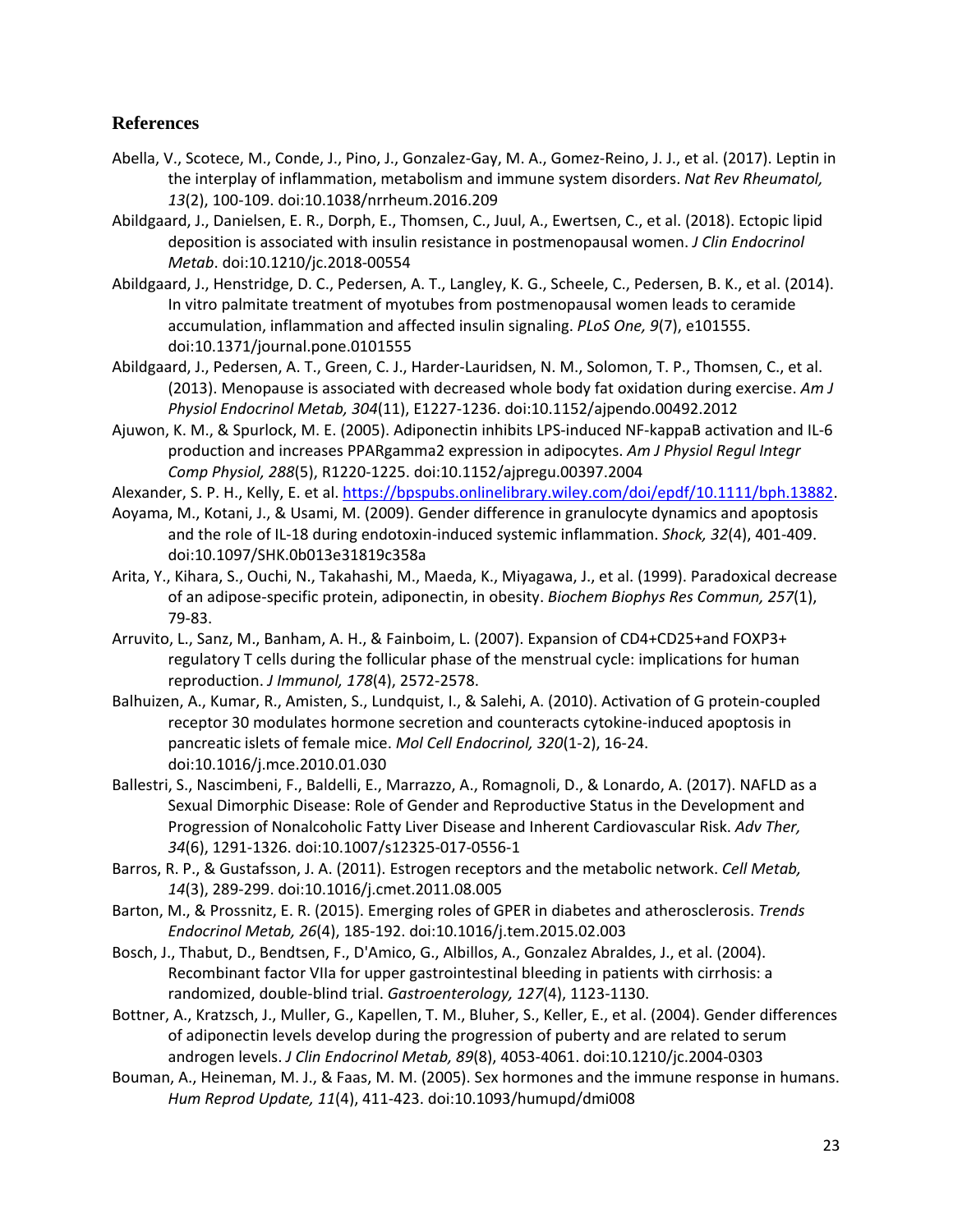- Cenci, S., Toraldo, G., Weitzmann, M. N., Roggia, C., Gao, Y., Qian, W. P., et al. (2003). Estrogen deficiency induces bone loss by increasing T cell proliferation and lifespan through IFN-gammainduced class II transactivator. *Proc Natl Acad Sci U S A, 100*(18), 10405-10410. doi:10.1073/pnas.1533207100
- Chang, J. S., Chang, C. C., Chien, E., Lin, S. S., Cheng-Shiuan, T., Bai, C. H., et al. (2013). Association between interleukin 1beta and interleukin 10 concentrations: a cross-sectional study in young adolescents in Taiwan. *BMC Pediatr, 13*, 123. doi:10.1186/1471-2431-13-123
- Cintra, D. E., Pauli, J. R., Araujo, E. P., Moraes, J. C., de Souza, C. T., Milanski, M., et al. (2008). Interleukin-10 is a protective factor against diet-induced insulin resistance in liver. *J Hepatol, 48*(4), 628-637. doi:10.1016/j.jhep.2007.12.017
- Cioffi, M., Esposito, K., Vietri, M. T., Gazzerro, P., D'Auria, A., Ardovino, I., et al. (2002). Cytokine pattern in postmenopause. *Maturitas, 41*(3), 187-192.
- Coenen, K. R., Gruen, M. L., Lee-Young, R. S., Puglisi, M. J., Wasserman, D. H., & Hasty, A. H. (2009). Impact of macrophage toll-like receptor 4 deficiency on macrophage infiltration into adipose tissue and the artery wall in mice. *Diabetologia, 52*(2), 318-328. doi:10.1007/s00125-008-1221-7
- Considine, R. V., Sinha, M. K., Heiman, M. L., Kriauciunas, A., Stephens, T. W., Nyce, M. R., et al. (1996). Serum immunoreactive-leptin concentrations in normal-weight and obese humans. *N Engl J Med, 334*(5), 292-295. doi:10.1056/NEJM199602013340503
- Cox-York, K. A., Erickson, C. B., Pereira, R. I., Bessesen, D. H., & Van Pelt, R. E. (2017). Region-specific effects of oestradiol on adipose-derived stem cell differentiation in post-menopausal women. *J Cell Mol Med, 21*(4), 677-684. doi:10.1111/jcmm.13011
- Dagdeviren, S., Jung, D. Y., Lee, E., Friedline, R. H., Noh, H. L., Kim, J. H., et al. (2016). Altered Interleukin-10 Signaling in Skeletal Muscle Regulates Obesity-Mediated Inflammation and Insulin Resistance. *Mol Cell Biol, 36*(23), 2956-2966. doi:10.1128/MCB.00181-16
- Devries, M. C., Hamadeh, M. J., Graham, T. E., & Tarnopolsky, M. A. (2005). 17beta-estradiol supplementation decreases glucose rate of appearance and disappearance with no effect on glycogen utilization during moderate intensity exercise in men. *J Clin Endocrinol Metab, 90*(11), 6218-6225. doi:10.1210/jc.2005-0926
- Everett, B. M., Donath, M. Y., Pradhan, A. D., Thuren, T., Pais, P., Nicolau, J. C., et al. (2018). Anti-Inflammatory Therapy With Canakinumab for the Prevention and Management of Diabetes. *J Am Coll Cardiol, 71*(21), 2392-2401. doi:10.1016/j.jacc.2018.03.002
- Exley, M. A., Hand, L., O'Shea, D., & Lynch, L. (2014). Interplay between the immune system and adipose tissue in obesity. *J Endocrinol, 223*(2), R41-48. doi:10.1530/JOE-13-0516
- Ferrer, B., Navia, B., Giralt, M., Comes, G., Carrasco, J., Molinero, A., et al. (2014). Muscle-specific interleukin-6 deletion influences body weight and body fat in a sex-dependent manner. *Brain Behav Immun, 40*, 121-130. doi:10.1016/j.bbi.2014.03.001
- Filardo, E. J., Quinn, J. A., Bland, K. I., & Frackelton, A. R., Jr. (2000). Estrogen-induced activation of Erk-1 and Erk-2 requires the G protein-coupled receptor homolog, GPR30, and occurs via transactivation of the epidermal growth factor receptor through release of HB-EGF. *Mol Endocrinol, 14*(10), 1649-1660. doi:10.1210/mend.14.10.0532
- Fish, E. N. (2008). The X-files in immunity: sex-based differences predispose immune responses. *Nat Rev Immunol, 8*(9), 737-744. doi:10.1038/nri2394
- Foryst-Ludwig, A., Clemenz, M., Hohmann, S., Hartge, M., Sprang, C., Frost, N., et al. (2008). Metabolic actions of estrogen receptor beta (ERbeta) are mediated by a negative cross-talk with PPARgamma. *PLoS Genet, 4*(6), e1000108. doi:10.1371/journal.pgen.1000108
- Franconi, F., & Campesi, I. (2014). Sex and gender influences on pharmacological response: an overview. *Expert Rev Clin Pharmacol, 7*(4), 469-485. doi:10.1586/17512433.2014.922866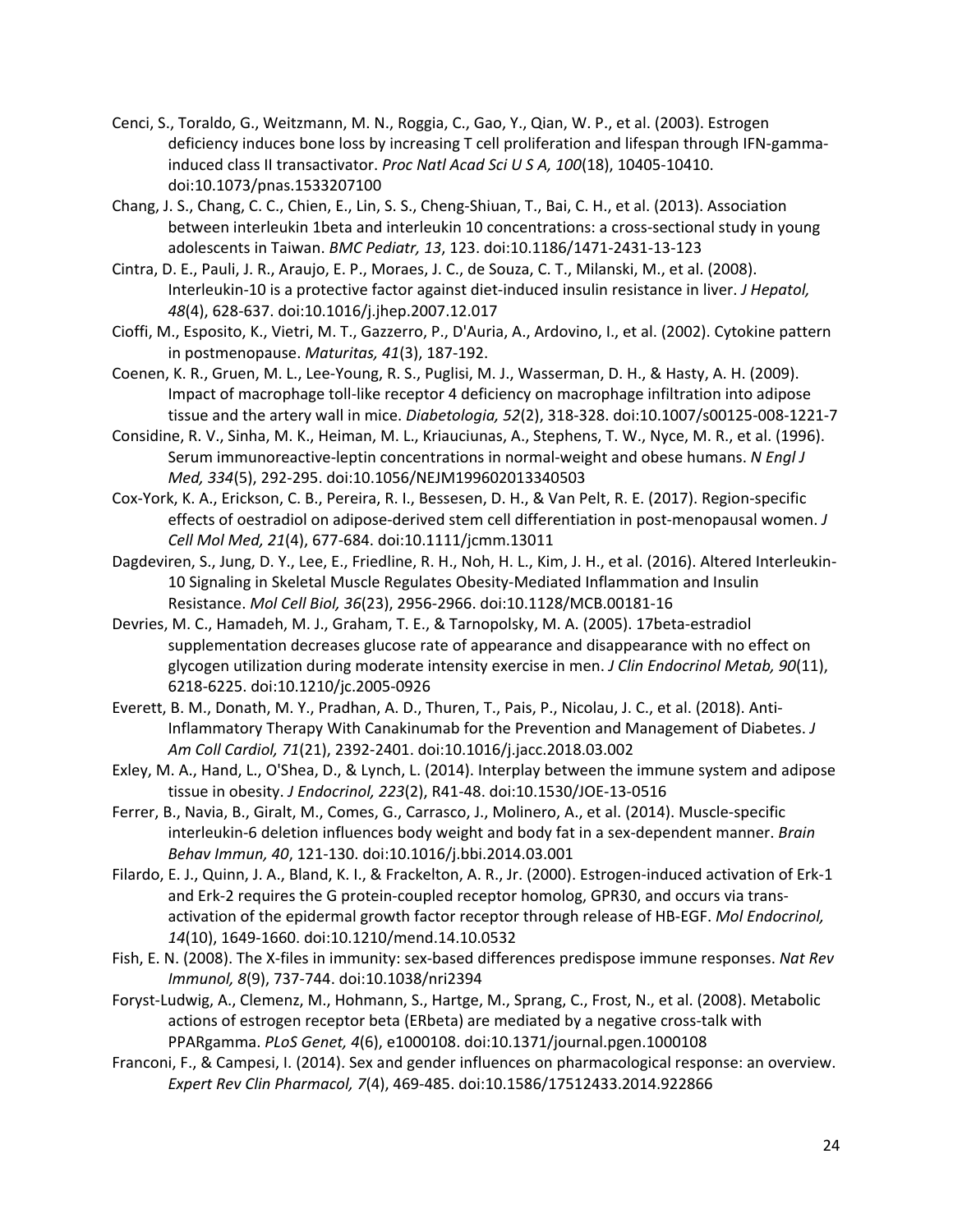- Fried, S. K., Bunkin, D. A., & Greenberg, A. S. (1998). Omental and subcutaneous adipose tissues of obese subjects release interleukin-6: depot difference and regulation by glucocorticoid. *J Clin Endocrinol Metab, 83*(3), 847-850. doi:10.1210/jcem.83.3.4660
- Garcia-Duran, M., de Frutos, T., Diaz-Recasens, J., Garcia-Galvez, G., Jimenez, A., Monton, M., et al. (1999). Estrogen stimulates neuronal nitric oxide synthase protein expression in human neutrophils. *Circ Res, 85*(11), 1020-1026.
- Gorzek, J. F., Hendrickson, K. C., Forstner, J. P., Rixen, J. L., Moran, A. L., & Lowe, D. A. (2007). Estradiol and tamoxifen reverse ovariectomy-induced physical inactivity in mice. *Med Sci Sports Exerc, 39*(2), 248-256. doi:10.1249/01.mss.0000241649.15006.b8
- Griesbeck, M., Scully, E., & Altfeld, M. (2016). Sex and gender differences in HIV-1 infection. *Clin Sci (Lond), 130*(16), 1435-1451. doi:10.1042/CS20160112
- Gutniak, M. K., Svartberg, J., Hellstrom, P. M., Holst, J. J., Adner, N., & Ahren, B. (2001). Antidiabetogenic action of glucagon-like peptide-1 related to administration relative to meal intake in subjects with type 2 diabetes. *J Intern Med, 250*(1), 81-87.
- Hall, N., White, C., & O'Sullivan, A. J. (2009). The relationship between adiponectin, progesterone, and temperature across the menstrual cycle. *J Endocrinol Invest, 32*(3), 279-283. doi:10.1007/BF03346467
- Harding, S. D., Sharman, J. L., Faccenda, E., Southan, C., Pawson, A. J., Ireland, S., et al. (2018). The IUPHAR/BPS Guide to PHARMACOLOGY in 2018: updates and expansion to encompass the new guide to IMMUNOPHARMACOLOGY. *Nucleic Acids Res, 46*(D1), D1091-D1106. doi:10.1093/nar/gkx1121
- Harkonen, P. L., & Vaananen, H. K. (2006). Monocyte-macrophage system as a target for estrogen and selective estrogen receptor modulators. *Ann N Y Acad Sci, 1089*, 218-227. doi:10.1196/annals.1386.045
- Hassouna, A., Obaia, E., Marzouk, S., Rateb, M., & Haidara, M. (2014). The role of sex hormones in induced-systemic inflammation in female albino rats. *Acta Physiol Hung, 101*(1), 112-127. doi:10.1556/APhysiol.101.2014.1.12
- Heine, P. A., Taylor, J. A., Iwamoto, G. A., Lubahn, D. B., & Cooke, P. S. (2000). Increased adipose tissue in male and female estrogen receptor-alpha knockout mice. *Proc Natl Acad Sci U S A, 97*(23), 12729-12734. doi:10.1073/pnas.97.23.12729
- Heldring, N., Pike, A., Andersson, S., Matthews, J., Cheng, G., Hartman, J., et al. (2007). Estrogen receptors: how do they signal and what are their targets. *Physiol Rev, 87*(3), 905-931. doi:10.1152/physrev.00026.2006
- Hetemaki, N., Savolainen-Peltonen, H., Tikkanen, M. J., Wang, F., Paatela, H., Hamalainen, E., et al. (2017). Estrogen Metabolism in Abdominal Subcutaneous and Visceral Adipose Tissue in Postmenopausal Women. *J Clin Endocrinol Metab, 102*(12), 4588-4595. doi:10.1210/jc.2017- 01474
- Hidalgo, J., Florit, S., Giralt, M., Ferrer, B., Keller, C., & Pilegaard, H. (2010). Transgenic mice with astrocyte-targeted production of interleukin-6 are resistant to high-fat diet-induced increases in body weight and body fat. *Brain Behav Immun, 24*(1), 119-126. doi:10.1016/j.bbi.2009.09.002
- Hoeg, L., Roepstorff, C., Thiele, M., Richter, E. A., Wojtaszewski, J. F., & Kiens, B. (2009). Higher intramuscular triacylglycerol in women does not impair insulin sensitivity and proximal insulin signaling. *J Appl Physiol (1985), 107*(3), 824-831. doi:10.1152/japplphysiol.91382.2008
- Hoeg, L. D., Sjoberg, K. A., Jeppesen, J., Jensen, T. E., Frosig, C., Birk, J. B., et al. (2011). Lipid-induced insulin resistance affects women less than men and is not accompanied by inflammation or impaired proximal insulin signaling. *Diabetes, 60*(1), 64-73. doi:10.2337/db10-0698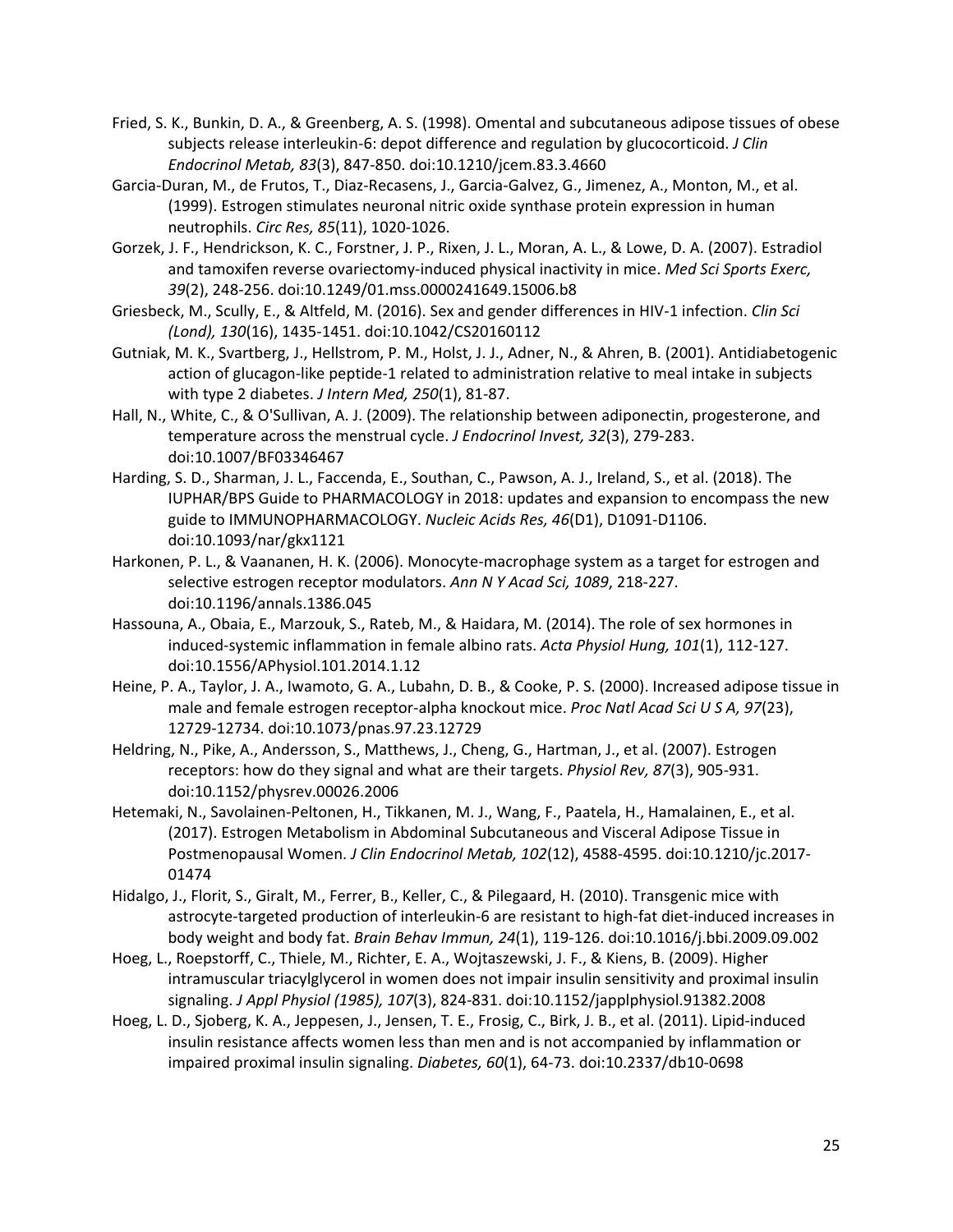- Homma, H., Kurachi, H., Nishio, Y., Takeda, T., Yamamoto, T., Adachi, K., et al. (2000). Estrogen suppresses transcription of lipoprotein lipase gene. Existence of a unique estrogen response element on the lipoprotein lipase promoter. *J Biol Chem, 275*(15), 11404-11411.
- Hong, E. G., Ko, H. J., Cho, Y. R., Kim, H. J., Ma, Z., Yu, T. Y., et al. (2009). Interleukin-10 prevents dietinduced insulin resistance by attenuating macrophage and cytokine response in skeletal muscle. *Diabetes, 58*(11), 2525-2535. doi:10.2337/db08-1261
- Hung, J., McQuillan, B. M., Chapman, C. M., Thompson, P. L., & Beilby, J. P. (2005). Elevated interleukin-18 levels are associated with the metabolic syndrome independent of obesity and insulin resistance. *Arterioscler Thromb Vasc Biol, 25*(6), 1268-1273. doi:10.1161/01.ATV.0000163843.70369.12
- Iwasa, T., Matsuzaki, T., Kinouchi, R., Gereltsetseg, G., Murakami, M., Munkhzaya, M., et al. (2014). Changes in central and peripheral inflammatory responses to lipopolysaccharide in ovariectomized female rats. *Cytokine, 65*(1), 65-73. doi:10.1016/j.cyto.2013.10.004
- Janssen, I., Powell, L. H., Crawford, S., Lasley, B., & Sutton-Tyrrell, K. (2008). Menopause and the metabolic syndrome: the Study of Women's Health Across the Nation. *Arch Intern Med, 168*(14), 1568-1575. doi:10.1001/archinte.168.14.1568
- Jenks, M. Z., Fairfield, H. E., Johnson, E. C., Morrison, R. F., & Muday, G. K. (2017). Sex Steroid Hormones Regulate Leptin Transcript Accumulation and Protein Secretion in 3T3-L1 Cells. *Sci Rep, 7*(1), 8232. doi:10.1038/s41598-017-07473-5
- Jin, C., Henao-Mejia, J., & Flavell, R. A. (2013). Innate immune receptors: key regulators of metabolic disease progression. *Cell Metab, 17*(6), 873-882. doi:10.1016/j.cmet.2013.05.011
- Kanter, R., & Caballero, B. (2012). Global gender disparities in obesity: a review. *Adv Nutr, 3*(4), 491-498. doi:10.3945/an.112.002063
- Karastergiou, K., Smith, S. R., Greenberg, A. S., & Fried, S. K. (2012). Sex differences in human adipose tissues - the biology of pear shape. *Biol Sex Differ, 3*(1), 13. doi:10.1186/2042-6410-3-13
- Karpe, F., & Pinnick, K. E. (2015). Biology of upper-body and lower-body adipose tissue--link to wholebody phenotypes. *Nat Rev Endocrinol, 11*(2), 90-100. doi:10.1038/nrendo.2014.185
- Katzenellenbogen, B. S., & Katzenellenbogen, J. A. (2002). Biomedicine. Defining the "S" in SERMs. *Science, 295*(5564), 2380-2381. doi:10.1126/science.1070442
- Kautzky-Willer, A., Harreiter, J., & Pacini, G. (2016). Sex and Gender Differences in Risk, Pathophysiology and Complications of Type 2 Diabetes Mellitus. *Endocr Rev, 37*(3), 278-316. doi:10.1210/er.2015-1137
- Kim, H. J., Higashimori, T., Park, S. Y., Choi, H., Dong, J., Kim, Y. J., et al. (2004). Differential effects of interleukin-6 and -10 on skeletal muscle and liver insulin action in vivo. *Diabetes, 53*(4), 1060- 1067.
- Kim, S. H., & Reaven, G. (2013). Sex differences in insulin resistance and cardiovascular disease risk. *J Clin Endocrinol Metab, 98*(11), E1716-1721. doi:10.1210/jc.2013-1166
- Kireev, R. A., Tresguerres, A. C., Garcia, C., Borras, C., Ariznavarreta, C., Vara, E., et al. (2010). Hormonal regulation of pro-inflammatory and lipid peroxidation processes in liver of old ovariectomized female rats. *Biogerontology, 11*(2), 229-243. doi:10.1007/s10522-009-9242-2
- Kleiblova, P., Springer, D., & Haluzik, M. (2006). The influence of hormonal changes during menstrual cycle on serum adiponectin concentrations in healthy women. *Physiol Res, 55*(6), 661-666.
- Klein, S. L. (2000). The effects of hormones on sex differences in infection: from genes to behavior. *Neurosci Biobehav Rev, 24*(6), 627-638.
- Kowalski, G. M., Nicholls, H. T., Risis, S., Watson, N. K., Kanellakis, P., Bruce, C. R., et al. (2011). Deficiency of haematopoietic-cell-derived IL-10 does not exacerbate high-fat-diet-induced inflammation or insulin resistance in mice. *Diabetologia, 54*(4), 888-899. doi:10.1007/s00125- 010-2020-5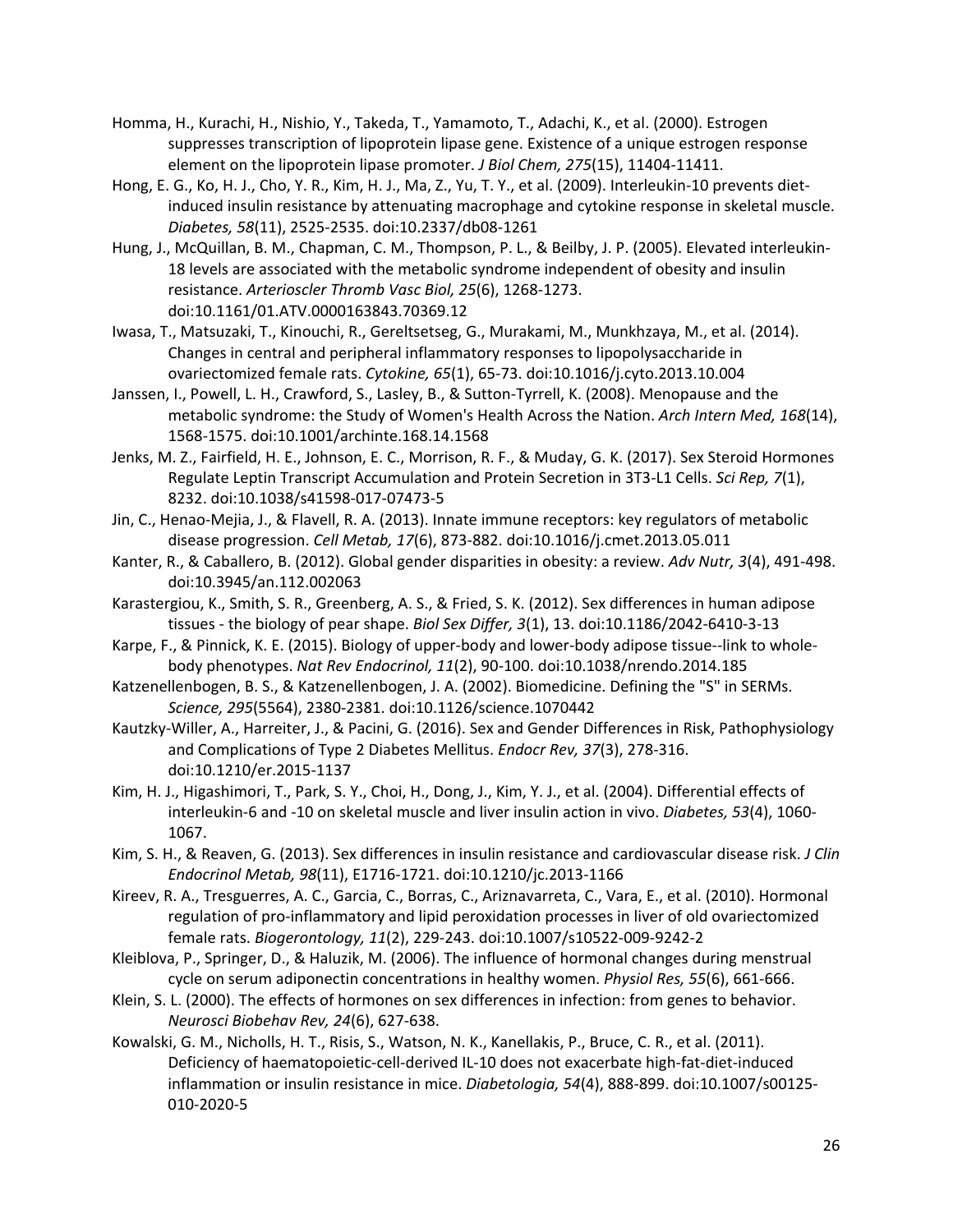- Kramer, P. R., Kramer, S. F., & Guan, G. (2004). 17 beta-estradiol regulates cytokine release through modulation of CD16 expression in monocytes and monocyte-derived macrophages. *Arthritis Rheum, 50*(6), 1967-1975. doi:10.1002/art.20309
- Kramer, P. R., Winger, V., & Kramer, S. F. (2007). 17beta-Estradiol utilizes the estrogen receptor to regulate CD16 expression in monocytes. *Mol Cell Endocrinol, 279*(1-2), 16-25. doi:10.1016/j.mce.2007.08.014
- Kuhl, H. (2005). Pharmacology of estrogens and progestogens: influence of different routes of administration. *Climacteric, 8 Suppl 1*, 3-63. doi:10.1080/13697130500148875
- Kumada, M., Kihara, S., Ouchi, N., Kobayashi, H., Okamoto, Y., Ohashi, K., et al. (2004). Adiponectin specifically increased tissue inhibitor of metalloproteinase-1 through interleukin-10 expression in human macrophages. *Circulation, 109*(17), 2046-2049. doi:10.1161/01.CIR.0000127953.98131.ED
- Lancaster, G. I., Kraakman, M. J., Kammoun, H. L., Langley, K. G., Estevez, E., Banerjee, A., et al. (2014). The dual-specificity phosphatase 2 (DUSP2) does not regulate obesity-associated inflammation or insulin resistance in mice. *PLoS One, 9*(11), e111524. doi:10.1371/journal.pone.0111524
- Landt, M., Gingerich, R. L., Havel, P. J., Mueller, W. M., Schoner, B., Hale, J. E., et al. (1998). Radioimmunoassay of rat leptin: sexual dimorphism reversed from humans. *Clin Chem, 44*(3), 565-570.
- Larsen, C. M., Faulenbach, M., Vaag, A., Volund, A., Ehses, J. A., Seifert, B., et al. (2007). Interleukin-1 receptor antagonist in type 2 diabetes mellitus. *N Engl J Med, 356*(15), 1517-1526. doi:10.1056/NEJMoa065213
- Lee, S., Ko, Y., Kwak, C., & Yim, E. S. (2016). Gender differences in metabolic syndrome components among the Korean 66-year-old population with metabolic syndrome. *BMC Geriatr, 16*, 27. doi:10.1186/s12877-016-0202-9
- Lindegaard, B., Abildgaard, J., Heywood, S. E., Pedersen, B. K., & Febbraio, M. A. (2018). Female sex hormones are necessary for the metabolic effects mediated by loss of Interleukin 18 signaling. *Mol Metab, 12*, 89-97. doi:10.1016/j.molmet.2018.04.005
- Lindegaard, B., Matthews, V. B., Brandt, C., Hojman, P., Allen, T. L., Estevez, E., et al. (2013). Interleukin-18 activates skeletal muscle AMPK and reduces weight gain and insulin resistance in mice. *Diabetes, 62*(9), 3064-3074. doi:10.2337/db12-1095
- Liu, S., Kilic, G., Meyers, M. S., Navarro, G., Wang, Y., Oberholzer, J., et al. (2013). Oestrogens improve human pancreatic islet transplantation in a mouse model of insulin deficient diabetes. *Diabetologia, 56*(2), 370-381. doi:10.1007/s00125-012-2764-1
- Lovejoy, J. C., Champagne, C. M., de Jonge, L., Xie, H., & Smith, S. R. (2008). Increased visceral fat and decreased energy expenditure during the menopausal transition. *Int J Obes (Lond), 32*(6), 949- 958. doi:10.1038/ijo.2008.25
- Ludgero-Correia, A., Jr., Aguila, M. B., Mandarim-de-Lacerda, C. A., & Faria, T. S. (2012). Effects of highfat diet on plasma lipids, adiposity, and inflammatory markers in ovariectomized C57BL/6 mice. *Nutrition, 28*(3), 316-323. doi:10.1016/j.nut.2011.07.014
- Lundsgaard, A. M., & Kiens, B. (2014). Gender differences in skeletal muscle substrate metabolism molecular mechanisms and insulin sensitivity. *Front Endocrinol (Lausanne), 5*, 195. doi:10.3389/fendo.2014.00195
- Maeda, S., Kamata, H., Luo, J. L., Leffert, H., & Karin, M. (2005). IKKbeta couples hepatocyte death to cytokine-driven compensatory proliferation that promotes chemical hepatocarcinogenesis. *Cell, 121*(7), 977-990. doi:10.1016/j.cell.2005.04.014
- Malutan, A. M., Dan, M., Nicolae, C., & Carmen, M. (2014). Proinflammatory and anti-inflammatory cytokine changes related to menopause. *Prz Menopauzalny, 13*(3), 162-168. doi:10.5114/pm.2014.43818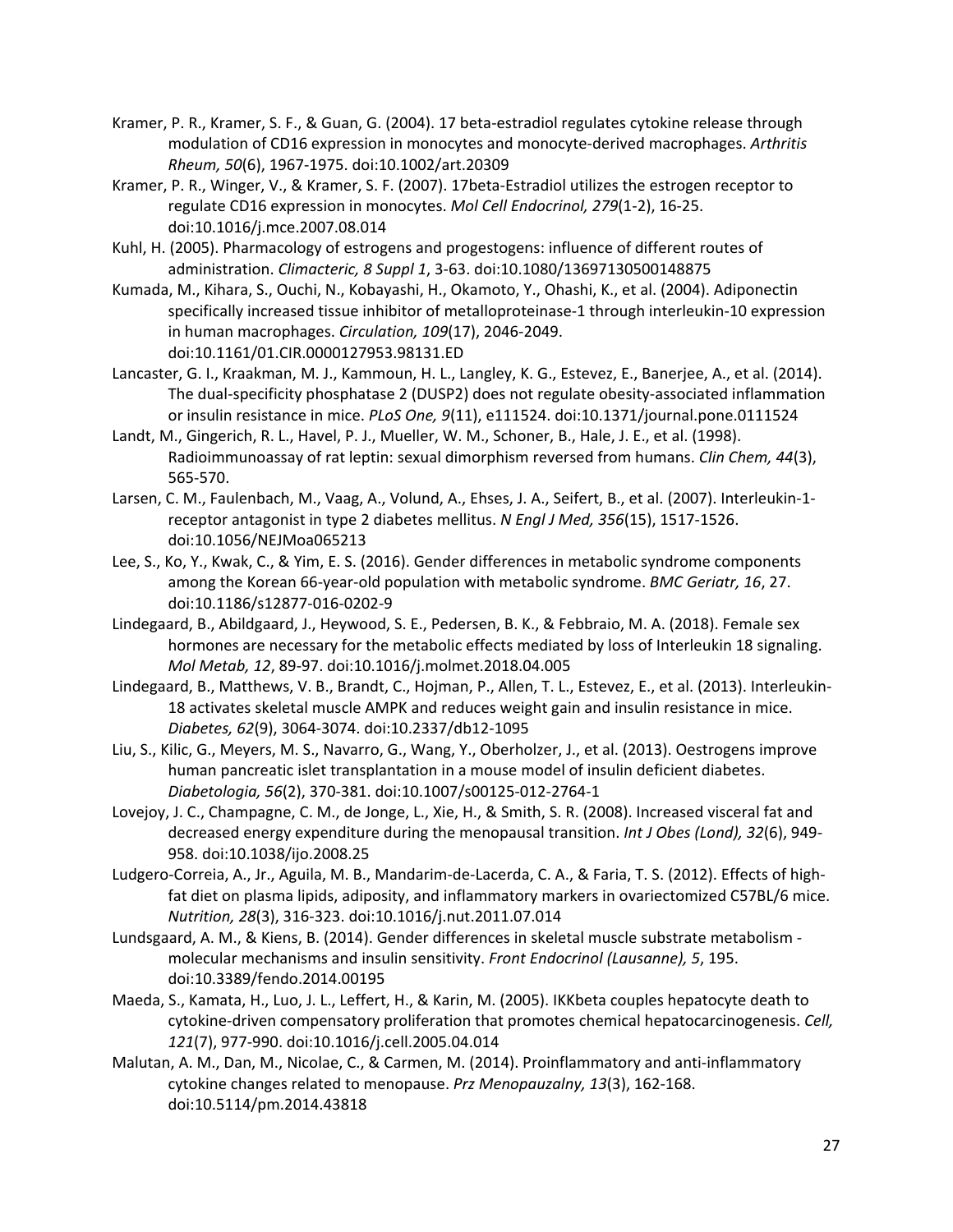Manolopoulos, K. N., Karpe, F., & Frayn, K. N. (2010). Gluteofemoral body fat as a determinant of metabolic health. *Int J Obes (Lond), 34*(6), 949-959. doi:10.1038/ijo.2009.286

- Matthews, V. B., Allen, T. L., Risis, S., Chan, M. H., Henstridge, D. C., Watson, N., et al. (2010). Interleukin-6-deficient mice develop hepatic inflammation and systemic insulin resistance. *Diabetologia, 53*(11), 2431-2441. doi:10.1007/s00125-010-1865-y
- Mauvais-Jarvis, F., Arnold, A. P., & Reue, K. (2017). A Guide for the Design of Pre-clinical Studies on Sex Differences in Metabolism. *Cell Metab, 25*(6), 1216-1230. doi:10.1016/j.cmet.2017.04.033
- McGillicuddy, F. C., Harford, K. A., Reynolds, C. M., Oliver, E., Claessens, M., Mills, K. H., et al. (2011). Lack of interleukin-1 receptor I (IL-1RI) protects mice from high-fat diet-induced adipose tissue inflammation coincident with improved glucose homeostasis. *Diabetes, 60*(6), 1688-1698. doi:10.2337/db10-1278
- Molinero, A., Fernandez-Perez, A., Mogas, A., Giralt, M., Comes, G., Fernandez-Gayol, O., et al. (2017). Role of muscle IL-6 in gender-specific metabolism in mice. *PLoS One, 12*(3), e0173675. doi:10.1371/journal.pone.0173675
- Murphy, A. J., Kraakman, M. J., Kammoun, H. L., Dragoljevic, D., Lee, M. K., Lawlor, K. E., et al. (2016). IL-18 Production from the NLRP1 Inflammasome Prevents Obesity and Metabolic Syndrome. *Cell Metab, 23*(1), 155-164. doi:10.1016/j.cmet.2015.09.024
- Musatov, S., Chen, W., Pfaff, D. W., Mobbs, C. V., Yang, X. J., Clegg, D. J., et al. (2007). Silencing of estrogen receptor alpha in the ventromedial nucleus of hypothalamus leads to metabolic syndrome. *Proc Natl Acad Sci U S A, 104*(7), 2501-2506. doi:10.1073/pnas.0610787104
- Maas, A. H., & Appelman, Y. E. (2010). Gender differences in coronary heart disease. *Neth Heart J, 18*(12), 598-602.
- Naugler, W. E., Sakurai, T., Kim, S., Maeda, S., Kim, K., Elsharkawy, A. M., et al. (2007). Gender disparity in liver cancer due to sex differences in MyD88-dependent IL-6 production. *Science, 317*(5834), 121-124. doi:10.1126/science.1140485
- Navia, B., Ferrer, B., Giralt, M., Comes, G., Carrasco, J., Molinero, A., et al. (2014). Interleukin-6 deletion in mice driven by aP2-Cre-ERT2 prevents against high-fat diet-induced gain weight and adiposity in female mice. *Acta Physiol (Oxf), 211*(4), 585-596. doi:10.1111/apha.12328
- Neels, J. G., Pandey, M., Hotamisligil, G. S., & Samad, F. (2006). Autoamplification of tumor necrosis factor-alpha: a potential mechanism for the maintenance of elevated tumor necrosis factoralpha in male but not female obese mice. *Am J Pathol, 168*(2), 435-444.
- Netea, M. G., Joosten, L. A., Lewis, E., Jensen, D. R., Voshol, P. J., Kullberg, B. J., et al. (2006). Deficiency of interleukin-18 in mice leads to hyperphagia, obesity and insulin resistance. *Nat Med, 12*(6), 650-656. doi:10.1038/nm1415
- Nickelson, K. J., Stromsdorfer, K. L., Pickering, R. T., Liu, T. W., Ortinau, L. C., Keating, A. F., et al. (2012). A comparison of inflammatory and oxidative stress markers in adipose tissue from weightmatched obese male and female mice. *Exp Diabetes Res, 2012*, 859395. doi:10.1155/2012/859395
- Ohashi, K., Parker, J. L., Ouchi, N., Higuchi, A., Vita, J. A., Gokce, N., et al. (2010). Adiponectin promotes macrophage polarization toward an anti-inflammatory phenotype. *J Biol Chem, 285*(9), 6153- 6160. doi:10.1074/jbc.M109.088708
- Ohtani, M., Garcia, A., Rogers, A. B., Ge, Z., Taylor, N. S., Xu, S., et al. (2007). Protective role of 17 beta estradiol against the development of Helicobacter pylori-induced gastric cancer in INS-GAS mice. *Carcinogenesis, 28*(12), 2597-2604. doi:10.1093/carcin/bgm150
- Pajunen, P., Kotronen, A., Korpi-Hyovalti, E., Keinanen-Kiukaanniemi, S., Oksa, H., Niskanen, L., et al. (2011). Metabolically healthy and unhealthy obesity phenotypes in the general population: the FIN-D2D Survey. *BMC Public Health, 11*, 754. doi:10.1186/1471-2458-11-754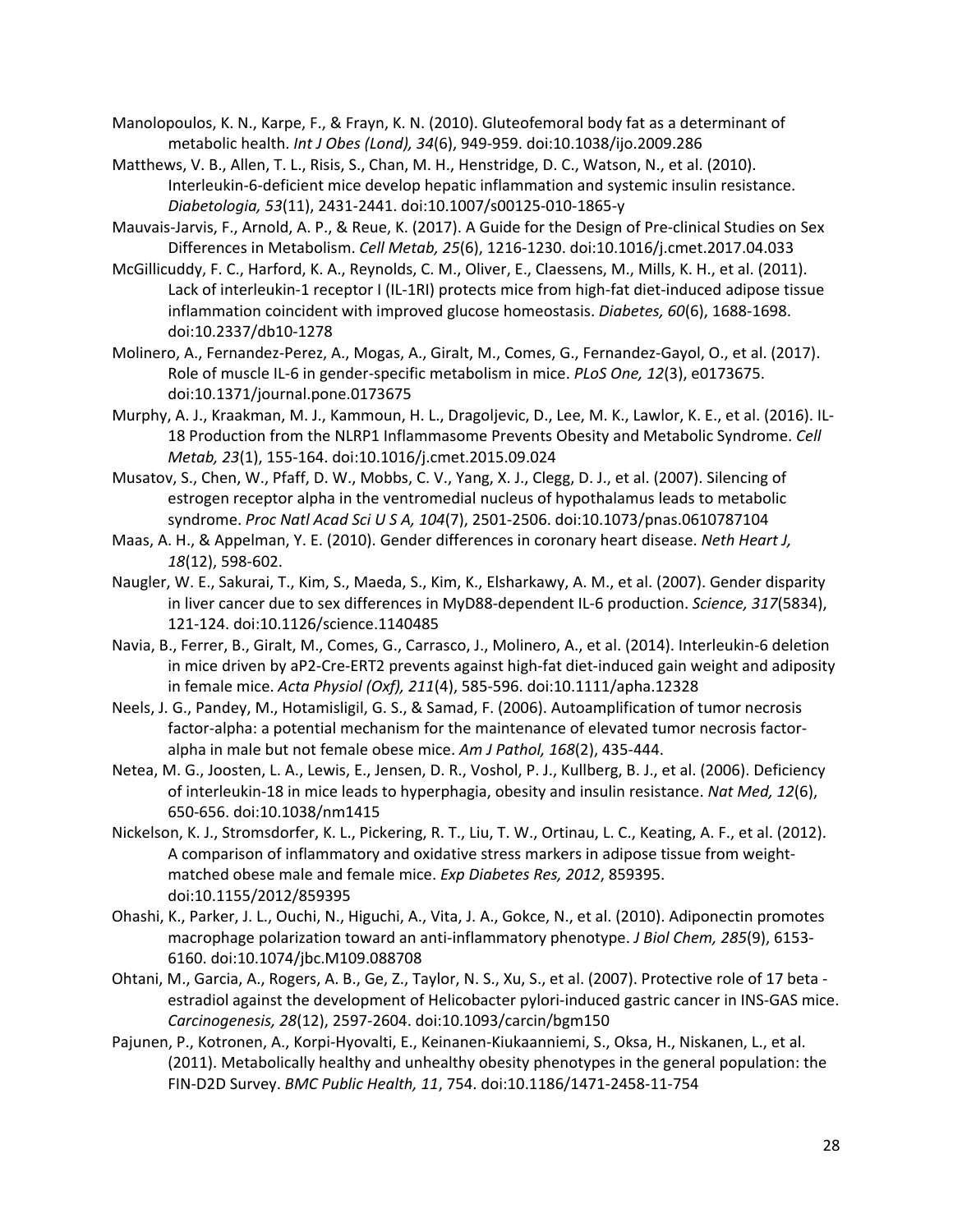- Pal, M., Febbraio, M. A., & Whitham, M. (2014). From cytokine to myokine: the emerging role of interleukin-6 in metabolic regulation. *Immunol Cell Biol, 92*(4), 331-339. doi:10.1038/icb.2014.16
- Park, E. J., Lee, J. H., Yu, G. Y., He, G., Ali, S. R., Holzer, R. G., et al. (2010). Dietary and genetic obesity promote liver inflammation and tumorigenesis by enhancing IL-6 and TNF expression. *Cell, 140*(2), 197-208. doi:10.1016/j.cell.2009.12.052
- Pazos, P., Lima, L., Tovar, S., Gonzalez-Touceda, D., Dieguez, C., & Garcia, M. C. (2015). Divergent responses to thermogenic stimuli in BAT and subcutaneous adipose tissue from interleukin 18 and interleukin 18 receptor 1-deficient mice. *Sci Rep, 5*, 17977. doi:10.1038/srep17977
- Pfeiffer, A., Janott, J., Mohlig, M., Ristow, M., Rochlitz, H., Busch, K., et al. (1997). Circulating tumor necrosis factor alpha is elevated in male but not in female patients with type II diabetes mellitus. *Horm Metab Res, 29*(3), 111-114. doi:10.1055/s-2007-979001
- Pighon, A., Gutkowska, J., Jankowski, M., Rabasa-Lhoret, R., & Lavoie, J. M. (2011). Exercise training in ovariectomized rats stimulates estrogenic-like effects on expression of genes involved in lipid accumulation and subclinical inflammation in liver. *Metabolism, 60*(5), 629-639. doi:10.1016/j.metabol.2010.06.012
- Prossnitz, E. R., Arterburn, J. B., & Sklar, L. A. (2007). GPR30: A G protein-coupled receptor for estrogen. *Mol Cell Endocrinol, 265-266*, 138-142. doi:10.1016/j.mce.2006.12.010
- Quintana, A., Erta, M., Ferrer, B., Comes, G., Giralt, M., & Hidalgo, J. (2013). Astrocyte-specific deficiency of interleukin-6 and its receptor reveal specific roles in survival, body weight and behavior. *Brain Behav Immun, 27*(1), 162-173. doi:10.1016/j.bbi.2012.10.011
- Ratnu, V. S., Emami, M. R., & Bredy, T. W. (2017). Genetic and epigenetic factors underlying sex differences in the regulation of gene expression in the brain. *J Neurosci Res, 95*(1-2), 301-310. doi:10.1002/jnr.23886
- Roberts, C. W., Walker, W., & Alexander, J. (2001). Sex-associated hormones and immunity to protozoan parasites. *Clin Microbiol Rev, 14*(3), 476-488. doi:10.1128/CMR.14.3.476-488.2001
- Rogers, N. H., Perfield, J. W., 2nd, Strissel, K. J., Obin, M. S., & Greenberg, A. S. (2009). Reduced energy expenditure and increased inflammation are early events in the development of ovariectomyinduced obesity. *Endocrinology, 150*(5), 2161-2168. doi:10.1210/en.2008-1405
- Saltevo, J., Kautiainen, H., & Vanhala, M. (2009). Gender differences in adiponectin and low-grade inflammation among individuals with normal glucose tolerance, prediabetes, and type 2 diabetes. *Gend Med, 6*(3), 463-470. doi:10.1016/j.genm.2009.09.006
- Scherer, P. E. (2016). The Multifaceted Roles of Adipose Tissue-Therapeutic Targets for Diabetes and Beyond: The 2015 Banting Lecture. *Diabetes, 65*(6), 1452-1461. doi:10.2337/db16-0339
- Schmidt, F. M., Weschenfelder, J., Sander, C., Minkwitz, J., Thormann, J., Chittka, T., et al. (2015). Inflammatory cytokines in general and central obesity and modulating effects of physical activity. *PLoS One, 10*(3), e0121971. doi:10.1371/journal.pone.0121971
- Shi, H., Kokoeva, M. V., Inouye, K., Tzameli, I., Yin, H., & Flier, J. S. (2006). TLR4 links innate immunity and fatty acid-induced insulin resistance. *J Clin Invest, 116*(11), 3015-3025. doi:10.1172/JCI28898
- Simpson, E. R. (2003). Sources of estrogen and their importance. *J Steroid Biochem Mol Biol, 86*(3-5), 225-230.
- Singer, K., Maley, N., Mergian, T., DelProposto, J., Cho, K. W., Zamarron, B. F., et al. (2015). Differences in Hematopoietic Stem Cells Contribute to Sexually Dimorphic Inflammatory Responses to High Fat Diet-induced Obesity. *J Biol Chem, 290*(21), 13250-13262. doi:10.1074/jbc.M114.634568
- Snijder, M. B., Zimmet, P. Z., Visser, M., Dekker, J. M., Seidell, J. C., & Shaw, J. E. (2004). Independent and opposite associations of waist and hip circumferences with diabetes, hypertension and dyslipidemia: the AusDiab Study. *Int J Obes Relat Metab Disord, 28*(3), 402-409. doi:10.1038/sj.ijo.0802567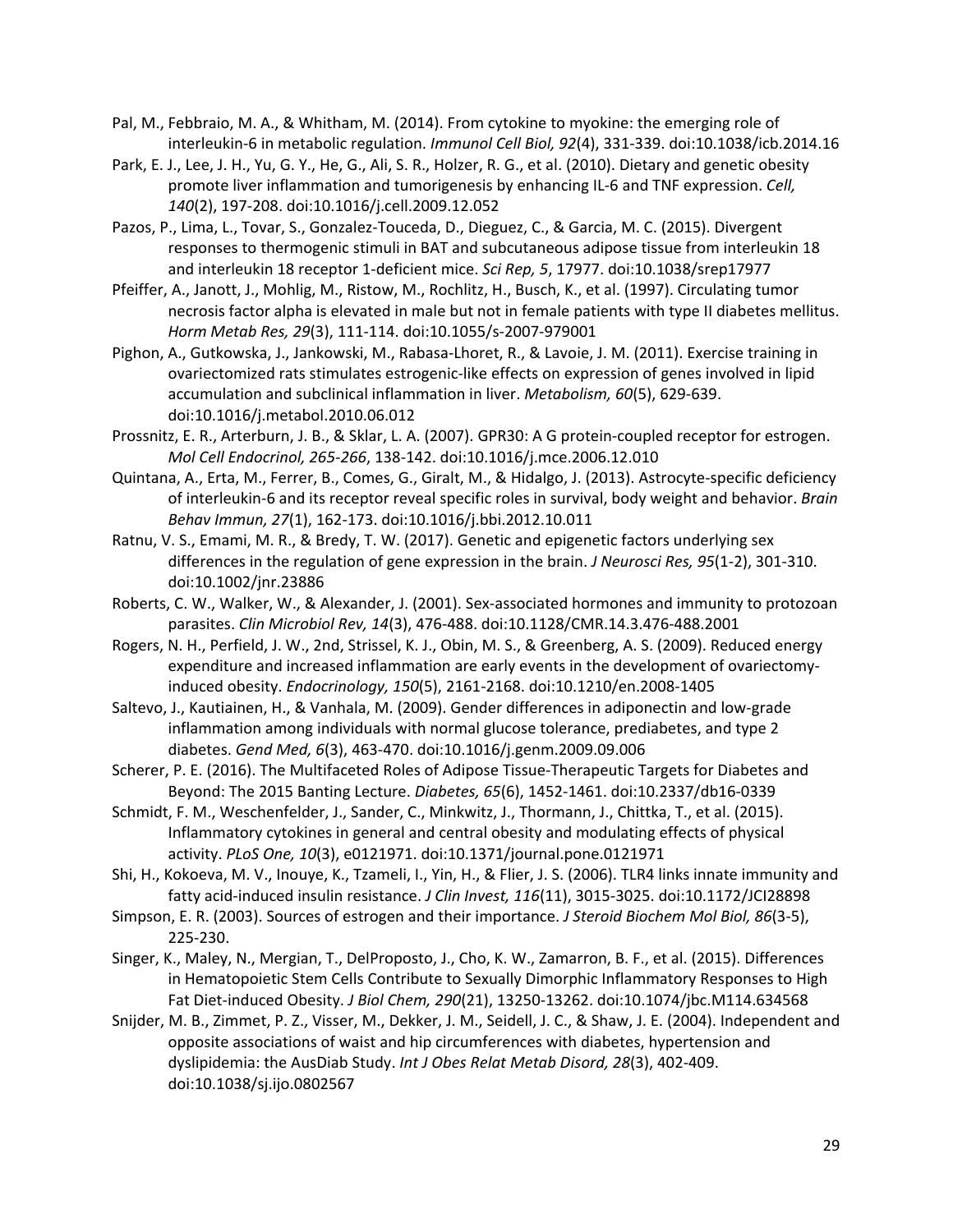- Song, H. J., Oh, S., Quan, S., Ryu, O. H., Jeong, J. Y., Hong, K. S., et al. (2014). Gender differences in adiponectin levels and body composition in older adults: Hallym aging study. *BMC Geriatr, 14*, 8. doi:10.1186/1471-2318-14-8
- Steensberg, A., van Hall, G., Osada, T., Sacchetti, M., Saltin, B., & Klarlund Pedersen, B. (2000). Production of interleukin-6 in contracting human skeletal muscles can account for the exerciseinduced increase in plasma interleukin-6. *J Physiol, 529 Pt 1*, 237-242.
- Stienstra, R., Joosten, L. A., Koenen, T., van Tits, B., van Diepen, J. A., van den Berg, S. A., et al. (2010). The inflammasome-mediated caspase-1 activation controls adipocyte differentiation and insulin sensitivity. *Cell Metab, 12*(6), 593-605. doi:10.1016/j.cmet.2010.11.011
- Straczkowski, M., Kowalska, I., Nikolajuk, A., Krukowska, A., & Gorska, M. (2005). Plasma interleukin-10 concentration is positively related to insulin sensitivity in young healthy individuals. *Diabetes Care, 28*(8), 2036-2037.
- Stubbins, R. E., Holcomb, V. B., Hong, J., & Nunez, N. P. (2012). Estrogen modulates abdominal adiposity and protects female mice from obesity and impaired glucose tolerance. *Eur J Nutr, 51*(7), 861- 870. doi:10.1007/s00394-011-0266-4
- Stubbins, R. E., Najjar, K., Holcomb, V. B., Hong, J., & Nunez, N. P. (2012). Oestrogen alters adipocyte biology and protects female mice from adipocyte inflammation and insulin resistance. *Diabetes Obes Metab, 14*(1), 58-66. doi:10.1111/j.1463-1326.2011.01488.x
- Stubelius, A., Andersson, A., Islander, U., & Carlsten, H. (2017). Ovarian hormones in innate inflammation. *Immunobiology, 222*(8-9), 878-883. doi:10.1016/j.imbio.2017.05.007
- Sun, S., Ji, Y., Kersten, S., & Qi, L. (2012). Mechanisms of inflammatory responses in obese adipose tissue. *Annu Rev Nutr, 32*, 261-286. doi:10.1146/annurev-nutr-071811-150623
- Sun, X. J., Kim, S. P., Zhang, D., Sun, H., Cao, Q., Lu, X., et al. (2017). Deletion of interleukin 1 receptorassociated kinase 1 (Irak1) improves glucose tolerance primarily by increasing insulin sensitivity in skeletal muscle. *J Biol Chem, 292*(29), 12339-12350. doi:10.1074/jbc.M117.779108
- Torres, M. J., Kew, K. A., Ryan, T. E., Pennington, E. R., Lin, C. T., Buddo, K. A., et al. (2018). 17beta-Estradiol Directly Lowers Mitochondrial Membrane Microviscosity and Improves Bioenergetic Function in Skeletal Muscle. *Cell Metab, 27*(1), 167-179 e167. doi:10.1016/j.cmet.2017.10.003
- Turer, A. T., Browning, J. D., Ayers, C. R., Das, S. R., Khera, A., Vega, G. L., et al. (2012). Adiponectin as an independent predictor of the presence and degree of hepatic steatosis in the Dallas Heart Study. *J Clin Endocrinol Metab, 97*(6), E982-986. doi:10.1210/jc.2011-3305
- Turer, A. T., & Scherer, P. E. (2012). Adiponectin: mechanistic insights and clinical implications. *Diabetologia, 55*(9), 2319-2326. doi:10.1007/s00125-012-2598-x
- van Exel, E., Gussekloo, J., de Craen, A. J., Frolich, M., Bootsma-Van Der Wiel, A., Westendorp, R. G., et al. (2002). Low production capacity of interleukin-10 associates with the metabolic syndrome and type 2 diabetes : the Leiden 85-Plus Study. *Diabetes, 51*(4), 1088-1092.
- Vandanmagsar, B., Youm, Y. H., Ravussin, A., Galgani, J. E., Stadler, K., Mynatt, R. L., et al. (2011). The NLRP3 inflammasome instigates obesity-induced inflammation and insulin resistance. *Nat Med, 17*(2), 179-188. doi:10.1038/nm.2279
- Wallenius, V., Wallenius, K., Ahren, B., Rudling, M., Carlsten, H., Dickson, S. L., et al. (2002). Interleukin-6-deficient mice develop mature-onset obesity. *Nat Med, 8*(1), 75-79. doi:10.1038/nm0102-75
- Wang, Z. V., & Scherer, P. E. (2016). Adiponectin, the past two decades. *J Mol Cell Biol, 8*(2), 93-100. doi:10.1093/jmcb/mjw011
- Wen, H., Gris, D., Lei, Y., Jha, S., Zhang, L., Huang, M. T., et al. (2011). Fatty acid-induced NLRP3-ASC inflammasome activation interferes with insulin signaling. *Nat Immunol, 12*(5), 408-415. doi:10.1038/ni.2022
- Whitacre, C. C. (2001). Sex differences in autoimmune disease. *Nat Immunol, 2*(9), 777-780. doi:10.1038/ni0901-777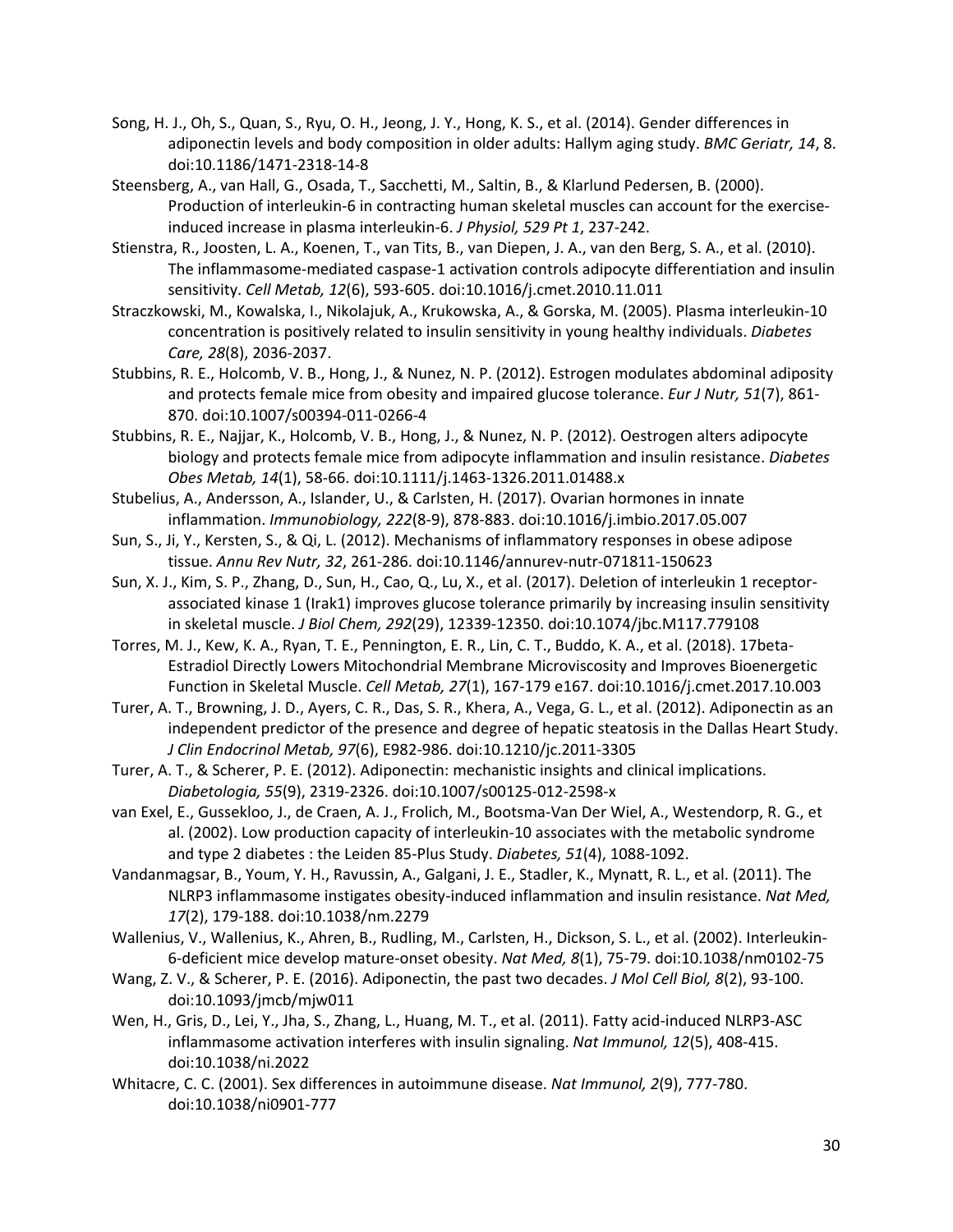- Wyskida, K., Franik, G., Wikarek, T., Owczarek, A., Delroba, A., Chudek, J., et al. (2017). The levels of adipokines in relation to hormonal changes during the menstrual cycle in young, normal-weight women. *Endocr Connect, 6*(8), 892-900. doi:10.1530/EC-17-0186
- Yonezawa, R., Wada, T., Matsumoto, N., Morita, M., Sawakawa, K., Ishii, Y., et al. (2012). Central versus peripheral impact of estradiol on the impaired glucose metabolism in ovariectomized mice on a high-fat diet. *Am J Physiol Endocrinol Metab, 303*(4), E445-456. doi:10.1152/ajpendo.00638.2011
- Yusuf, S., Hawken, S., Ounpuu, S., Bautista, L., Franzosi, M. G., Commerford, P., et al. (2005). Obesity and the risk of myocardial infarction in 27,000 participants from 52 countries: a case-control study. *Lancet, 366*(9497), 1640-1649. doi:10.1016/S0140-6736(05)67663-5
- Zhu, L., Brown, W. C., Cai, Q., Krust, A., Chambon, P., McGuinness, O. P., et al. (2013). Estrogen treatment after ovariectomy protects against fatty liver and may improve pathway-selective insulin resistance. *Diabetes, 62*(2), 424-434. doi:10.2337/db11-1718
- Zorrilla, E. P., & Conti, B. (2014). Interleukin-18 null mutation increases weight and food intake and reduces energy expenditure and lipid substrate utilization in high-fat diet fed mice. *Brain Behav Immun, 37*, 45-53. doi:10.1016/j.bbi.2013.12.001
- Zorrilla, E. P., Sanchez-Alavez, M., Sugama, S., Brennan, M., Fernandez, R., Bartfai, T., et al. (2007). Interleukin-18 controls energy homeostasis by suppressing appetite and feed efficiency. *Proc Natl Acad Sci U S A, 104*(26), 11097-11102. doi:10.1073/pnas.0611523104
- Zuk, M., & McKean, K. A. (1996). Sex differences in parasite infections: patterns and processes. *Int J Parasitol, 26*(10), 1009-1023.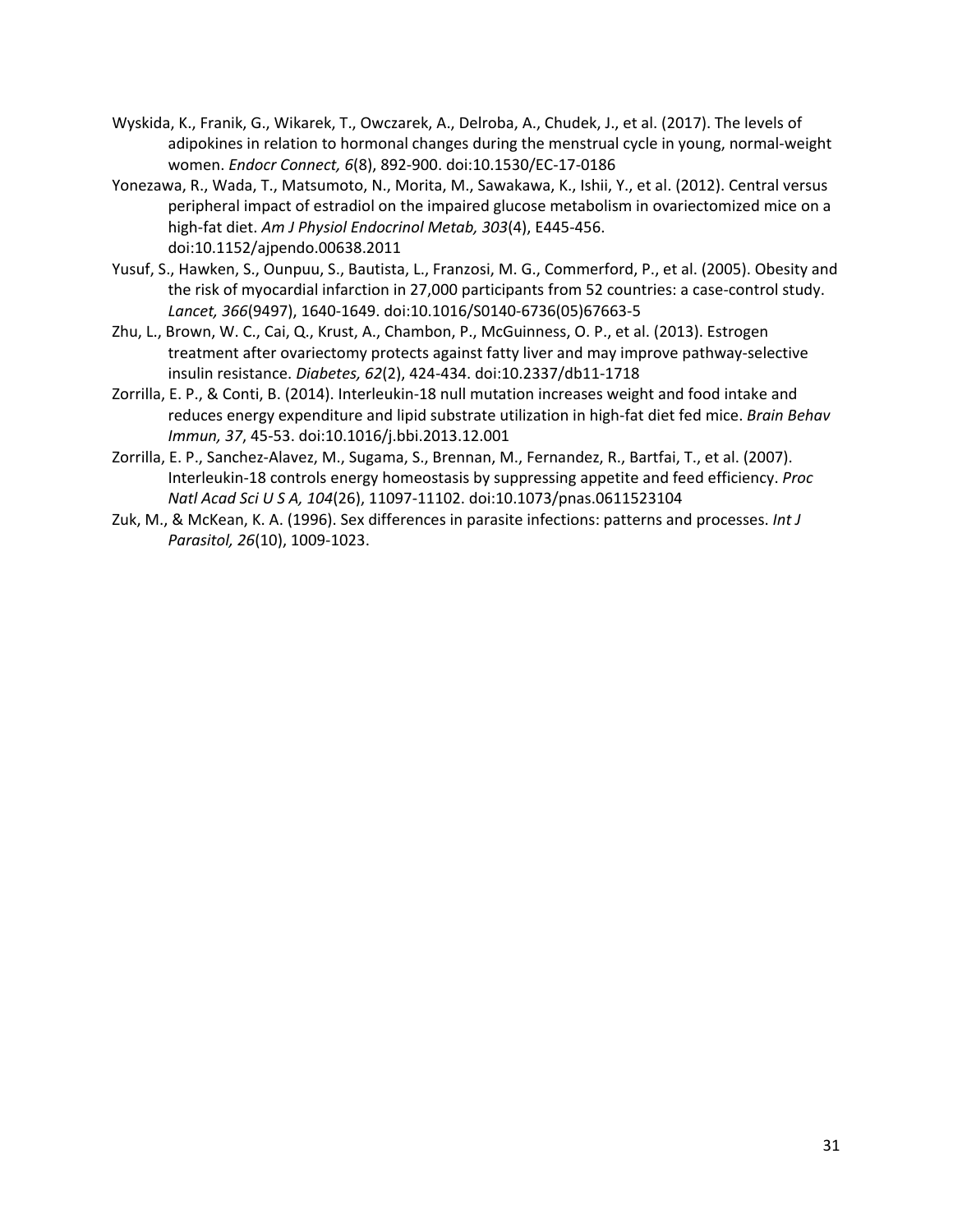

# Female sex hormone concentration

Figure 1: Despite obesity being more prevalent in women than men, prior to menopause, women have a reduced risk of metabolic disease. Following menopause and corresponding to an increase in deposition of abdominal fat and a decrease in the female sex hormones, metabolic disease risk is increased to similar rates as observed in men.